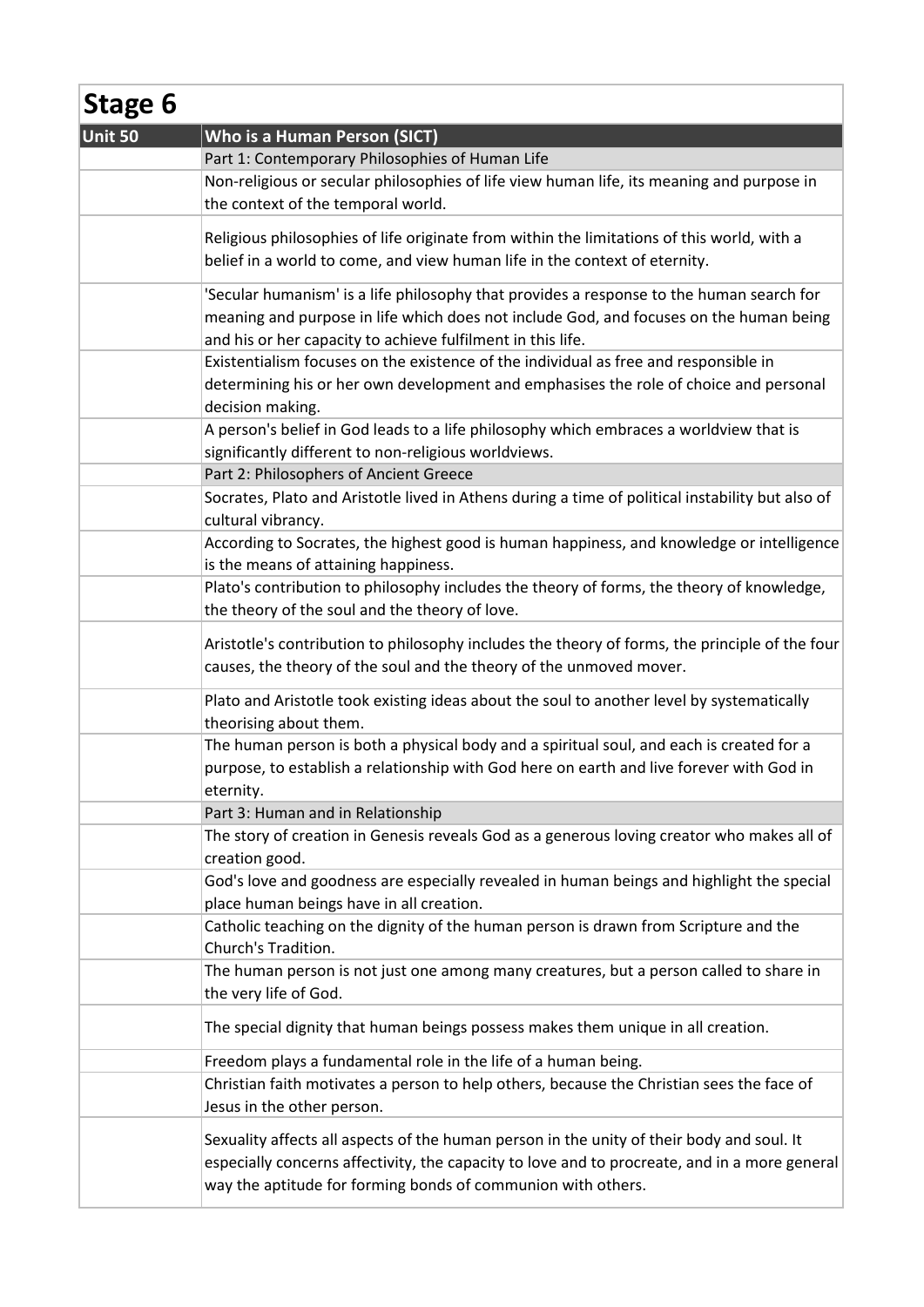| The media is often used to spread distorted and untrue ideas about sex and sexuality,                                                                 |
|-------------------------------------------------------------------------------------------------------------------------------------------------------|
| which degrade rather than enhance our human dignity.                                                                                                  |
| While the media does not set out to promote sex, the way that sex is portrayed in the                                                                 |
| media tends to trivialise it.                                                                                                                         |
| Chastity is the virtue that directs our sexual desires and attitudes toward the truth of love.                                                        |
| Genesis 2:4-4:16 is a radically honest story about the human condition - sometimes<br>scandalously honest.                                            |
| Part 4: A Covenantal Relationship                                                                                                                     |
| 'Covenant' is a seed-concept of 'divinisation', Christianity's key anthropological teaching.                                                          |
| God's covenant with Noah was a covenant of righteousness with humankind, established                                                                  |
| as a result of Noah's faith and obedience.                                                                                                            |
| Although God established the covenant with the Hebrew people (later known as Israelites)                                                              |
| through Abraham, the promises of that covenant would in time be extended to all                                                                       |
| humanity, as had always been God's intention.                                                                                                         |
| The exodus is the story of how Moses led his people from slavery in Egypt to freedom in                                                               |
| the Promised Land. From a theological point of view, the exodus represents our spiritual                                                              |
| journey from the slavery of sin to freedom in Christ.                                                                                                 |
| The most significant event of the Exodus journey took place at Mount Sinai when God                                                                   |
| called Moses to the top of the mountain to renew the covenant.                                                                                        |
| Torah is the pattern of the world as God desires the world to be.                                                                                     |
| The laws and commandments in the Old Testament are the basis of western ethics.                                                                       |
| Ethics is about living life justly, compassionately and rightly, so as to flourish according to                                                       |
| our human nature.                                                                                                                                     |
| God's promise to King David is realised with the coming of Jesus.                                                                                     |
| While created good and created for God, humanity is deeply wounded and in need of<br>healing.                                                         |
| When Israel failed to live by the Torah, God sent prophets to call the people back to the<br>way of justice.                                          |
| The Prophets were people who spoke God's word of truth and called the people to return<br>to God.                                                     |
| Part 5: Who Do You Say I Am?                                                                                                                          |
| Jesus Christ is fully God and fully human. Christians believe that Jesus of Nazareth is the full<br>and complete human manifestation of a loving God. |
| The earliest Christian images that we have, were painted on the walls of the catacombs.                                                               |
| Early paintings and inscriptions provide valuable information about how the early<br>Christians portrayed Jesus.                                      |
| After Christianity became the official religion of the Empire churches, basilicas and                                                                 |
| cathedrals were decorated with beautiful Christian artworks, and artists began to                                                                     |
| emphasise the kingship of Christ.                                                                                                                     |
| Depictions of Jesus as the divine king and ruler continued into the medieval period, but as                                                           |
| we approach the sixteenth century artistic representations of Jesus, although still                                                                   |
| emphasising Jesus' divinity, become more realistic.                                                                                                   |
| After the Renaissance the humanity of Jesus was given significantly more emphasis in art.                                                             |
| In modern art the tendency is still to emphasise Jesus' humanity, and Christ is depicted as a<br>wise, thoughtful and loving man.                     |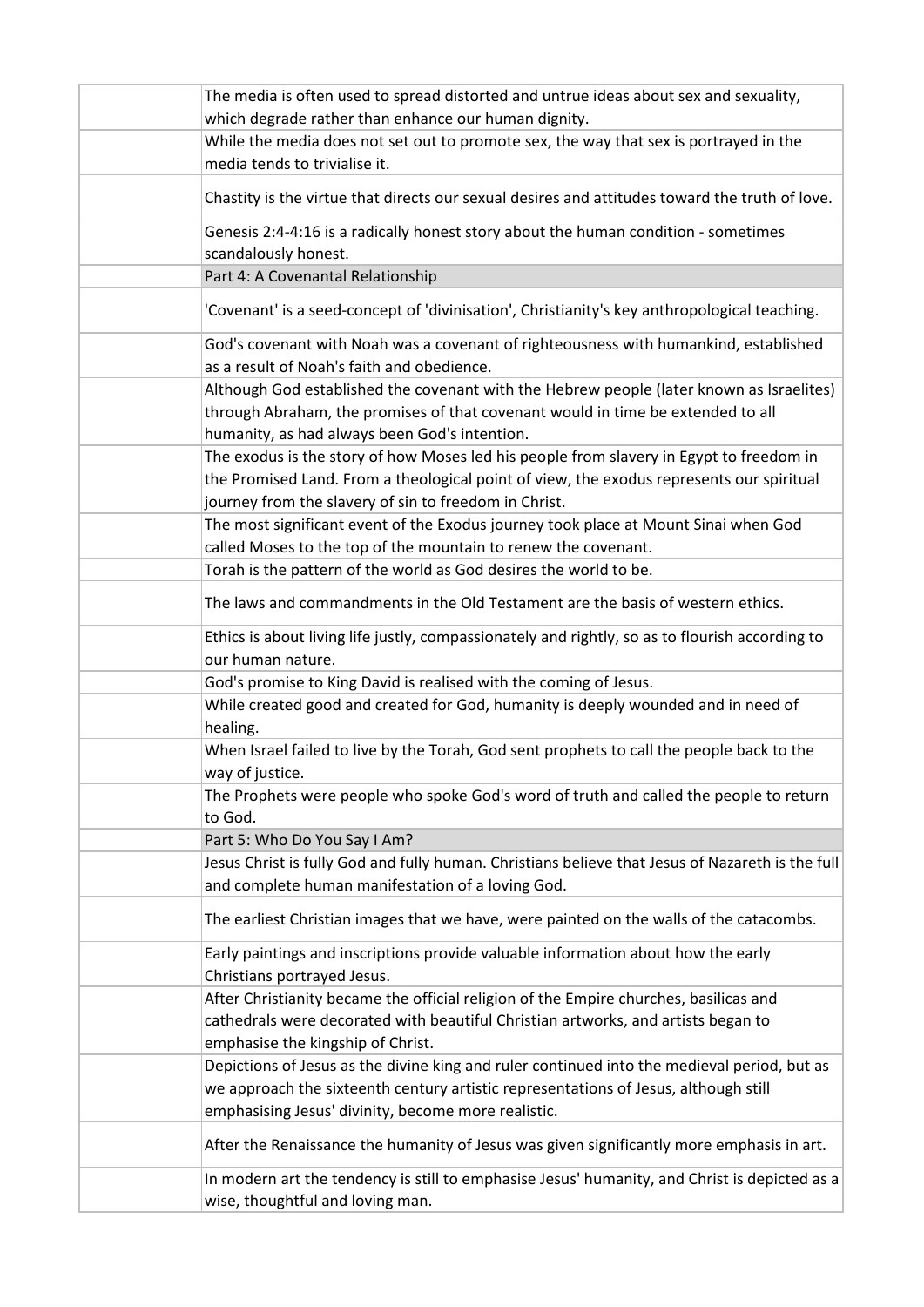| Every artist who has attempted to answer the question asked by Christ, 'Who do you say I                     |
|--------------------------------------------------------------------------------------------------------------|
| am?' will arrive at their own unique representation of Jesus.<br>Part 6: The Incarnation                     |
|                                                                                                              |
| God call us - personally, by name, as God called, 'Moses! Moses!' as if he were saying, 'my<br>son, my son.' |
| The story of Jesus is really the story of God made present, visible, and revealing us to                     |
| ourselves and God among us.                                                                                  |
| The Gospel begins with a poem about the incarnation, and presents the whole of John's                        |
| theology in summary.                                                                                         |
| We are all invited to enter fully into communion with God, become one-with-God, just as                      |
| Jesus is one-with-God.                                                                                       |
| Jesus offers us the same living waters he offered the Samaritan woman that day at the                        |
| Well of Jacob.                                                                                               |
| The Eucharist is at the heart of what Jesus is, does and says. It brings it all together, here               |
| and now, in the ordinary, everyday stuff of life: bread, the symbol of ordinary life, and                    |
| wine, the symbol of simple joy.                                                                              |
| God's word is alive and active in the person of Jesus.                                                       |
| The words and actions of Jesus form a single reality.                                                        |
| The Eucharist is a sacrament unlike any of the other sacraments; it is a sacrament of the<br>Church.         |
| The institution of the Eucharist is of decisive importance for the foundation of the Church,                 |
| and for understanding Jesus as mediator of salvation.                                                        |
| All the other sacraments find their ultimate meaning in the Eucharist and are directed                       |
| towards the Eucharist, because in this sacrament we receive the real Body and Blood of                       |
| Christ.                                                                                                      |
| We, the Body of Christ, are a new creation, because we have been reconciled and reunited<br>with God.        |
| Jesus modelled true greatness through loving service of others, and in doing so he is the                    |
| model for Christian life.                                                                                    |
| Part 7: Revealing the Faith: The Message of Saint Paul                                                       |
| Paul of Tarsus is probably the most influential follower of Jesus of all time.                               |
| Faith in the crucified and risen Jesus is the heart of Paul's message.                                       |
| Paul did not write a gospel, or a systematic work of theology, but letters to specific                       |
| churches and individuals, in which he articulated the practical implications of faith in                     |
| ChristPaul did not write a gospel, or a systematic work of theology, but letters to specific                 |
| churches and individuals.                                                                                    |
| The Church is that movement and body in history and the world that lives by the Spirit of                    |
| Jesus, who alone is one, holy, catholic and apostolic in the fullest sense of those words.                   |
|                                                                                                              |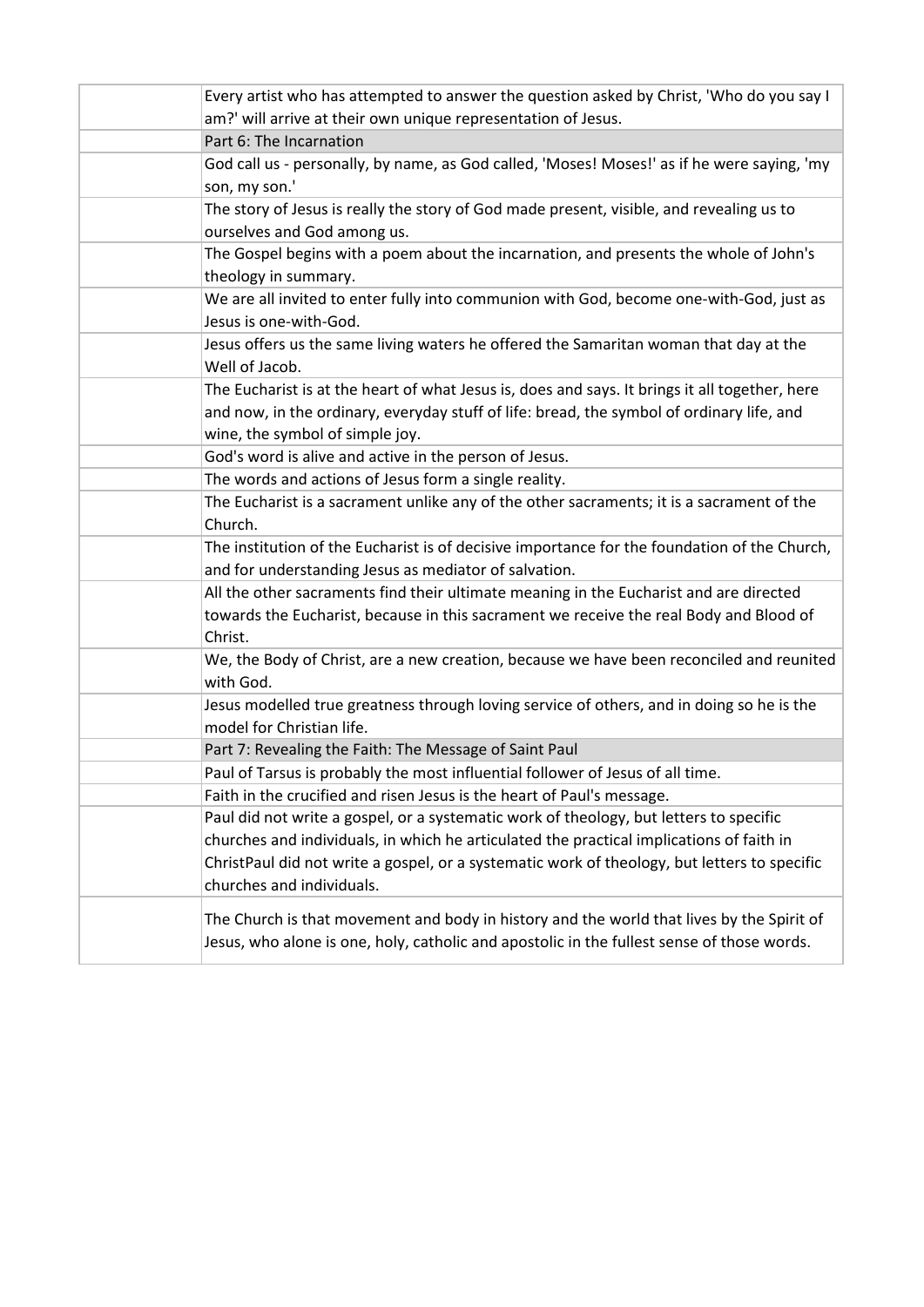| Unit 51 | <b>Trinitarian God and Humanity (SICT)</b>                                                      |
|---------|-------------------------------------------------------------------------------------------------|
|         | Part 1: The Nature of Jesus                                                                     |
|         |                                                                                                 |
|         | The early Christians were concerned with reconciling the person and nature of Christ and        |
|         | the Trinitarian nature of God with their understanding and belief that God is one God.          |
|         | Errors arose within the Church because some theologians settled for one teaching at the         |
|         | expense of the other.                                                                           |
|         | Doctrinal errors gave rise to heresies, such as Monarchianism, Arianism, Gnosticism,            |
|         | Docetism and Nestorianism.                                                                      |
|         | The New Testament does not give us a systematic treatise of the nature of Christ, but the       |
|         | narrative regarding the nature of Jesus is extensive and enabled the early Church Fathers       |
|         | to reconcile the person and nature of Christ and the Trinitarian nature of God with their       |
|         | understanding and belief that God is one God.                                                   |
|         |                                                                                                 |
|         | The teachings put forward by proponents of Arianism and Gnosticism are incompatible             |
|         | with the teachings of the Church, and differ significantly from and even contradict             |
|         | Scripture.                                                                                      |
|         | Part 2: Emergence of Church Councils                                                            |
|         | The divisions and conflicts caused by heresies evolved in a cultural context in which the       |
|         | unity of the Church was already fragile.                                                        |
|         | Constantine, aware that the unity of the empire necessitated Church unity, stepped in           |
|         | amid the escalating conflict, calling the council of Nicaea, which convened with over 300       |
|         | bishops in 325 CE, but the bishops did not fully resolve the Trinitarian issue.                 |
|         |                                                                                                 |
|         | The divinity of the Holy Spirit was affirmed by the council of Constantinople in 381 CE.        |
|         | The council of Ephesus which convened in 431 CE affirmed the Nicene faith, but did not          |
|         | bring about the unity Emperor Theodosius had hoped for.                                         |
|         | The council of Chalcedon confirmed that there were two distinct natures in Christ, and          |
|         | granted privileges to the see of Constantinople equal to that of Rome.                          |
|         |                                                                                                 |
|         | A tentative state of peace and unity was achieved after 515 CE when Pope Harmisdas              |
|         | issued a libellus, which demanded that all the churches accepted the supreme authority of       |
|         | the see of Rome and its doctrine, and that all non-Chalcedonian supporters be                   |
|         | excommunicated.                                                                                 |
|         | Part 3: The Church Fathers on the Trinity                                                       |
|         | The formulation of Trinitarian doctrine in its classical form can be attributed, among other    |
|         | Church Fathers, to Gregory of Nyssa: God is one nature and three persons.                       |
|         |                                                                                                 |
|         | Basil understood each Person of the Holy Trinity in terms of three distinct hypostases, who     |
|         | were one in communion and relationship.                                                         |
|         | When speaking of the Holy Trinity, Augustine departs from the Greek usage of                    |
|         | 'hypostases', which to him, being a Latin speaker, implied three substances. Instead, he        |
|         | speaks of one essence and three persons.                                                        |
|         | For Thomas, soteriology, the doctrine of salvation, is at the heart of Trinitarian doctrine,    |
|         | because the faith in Christ, which is necessary for salvation, is inseparable from faith in the |
|         | Holy Trinity.                                                                                   |
|         | Part 4: The Holy Trinity in the Life of the Church                                              |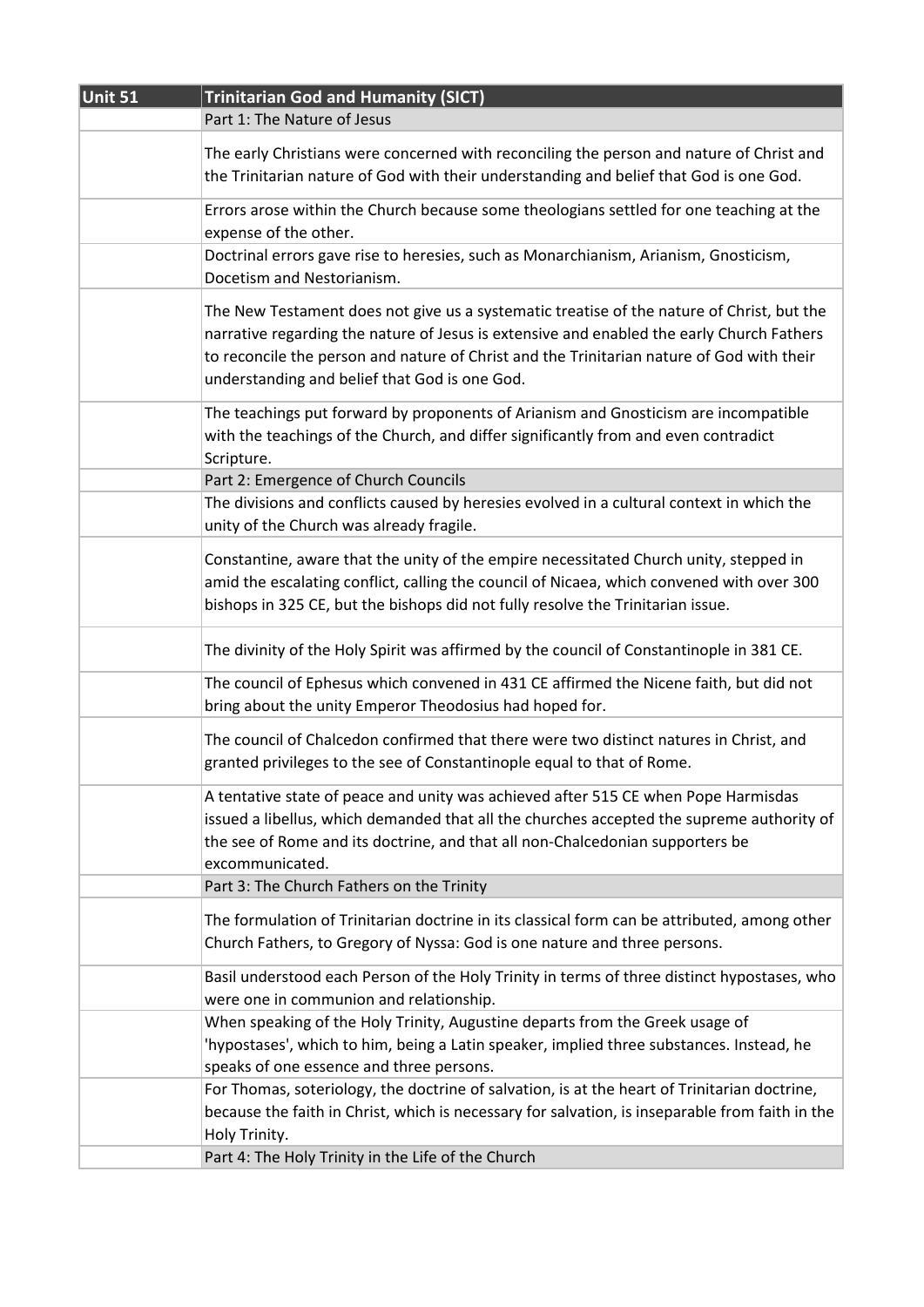| The New Testament, together with the Old Testament, is the basis of the Church's<br>developing doctrine on the Holy Trinity and the source of its ongoing Tradition.                                                                                                  |
|-----------------------------------------------------------------------------------------------------------------------------------------------------------------------------------------------------------------------------------------------------------------------|
| The most basic Christian doctrine about Jesus is that he is both fully human and fully<br>divine.                                                                                                                                                                     |
| The early Church not only wrote the New Testament, and read the ancient Jewish<br>Scriptures in a new way, they also gathered regularly to pray and ponder the mystery of<br>their faith in what came to be called the Liturgy.                                       |
| These liturgies were the beginnings of the developing doctrines and, much later, of the<br>Apostles' Creed and the Nicene Creed, which the Church Fathers wrote to clarify the<br>Church's teaching about Jesus Christ in relation to the Father and the Holy Spirit. |
| The liturgy is a divine and human work, made possible by the incarnation, death,<br>resurrection of Christ and the sending of the Holy Spirit by the Father.                                                                                                          |
| The Father, the Son, and the Holy Spirit are all at work in the Church's liturgy, each in a<br>different, yet inextricably linked manner.                                                                                                                             |
| Part 5: From Liturgy Towards Theology                                                                                                                                                                                                                                 |
| The divinity of Jesus forms the foundation for the Church's doctrine on the Trinity.                                                                                                                                                                                  |
| The claim to the full divinity of Jesus has its foundation in the New Testament.                                                                                                                                                                                      |
| Jesus is one with the Father and of the same substance as the Father.                                                                                                                                                                                                 |
| Trinitarian formulas are frequently present in the New Testament.                                                                                                                                                                                                     |
| The Church Fathers arrived at the doctrine of the Trinity by using the Scriptures as their<br>primary source.                                                                                                                                                         |
| Jesus, as the perfect image of the invisible God, reveals the Triune nature of God so that<br>we might become the Father's new Creation through the redemptive act of Christ on the<br>cross and be sanctified by the Holy Spirit in baptism.                         |
| Through the centuries artists have participated in God's creative work as they reflected<br>upon the mystery of God.                                                                                                                                                  |
| Part 6: Know Thyself                                                                                                                                                                                                                                                  |
| Augustine argues that the more a person moves inwards, that is, the better that person<br>knows him/herself, the closer that person comes to the perfect divine image, who is God.                                                                                    |
| The human person is characterised by a set of internal and external relationships, which<br>are incorporated into a unity of being.                                                                                                                                   |
| While human beings are created in the image of God, Augustine understood that this<br>image within the mind is distorted by sin.                                                                                                                                      |
| For Augustine, redemption is an inward journey of repentance in which the mind learns to<br>know itself as immaterial rather than corporeal in order to live as the image of God.                                                                                     |
| For Augustine, the journey of redemption is also communal, because human beings are<br>commanded to imitate the Trinity in their relationships with God and others.                                                                                                   |
| According to Thomas, the dignity of human beings is most perfectly manifested in the<br>hypostatic union when God revealed his Triune nature in Jesus.                                                                                                                |
| Thomas posits that the image of God in a human being is imperfect because of sin.                                                                                                                                                                                     |
| The image of God in human beings is destined to become perfect as individuals imitate<br>God through knowledge and actions motivated by love.                                                                                                                         |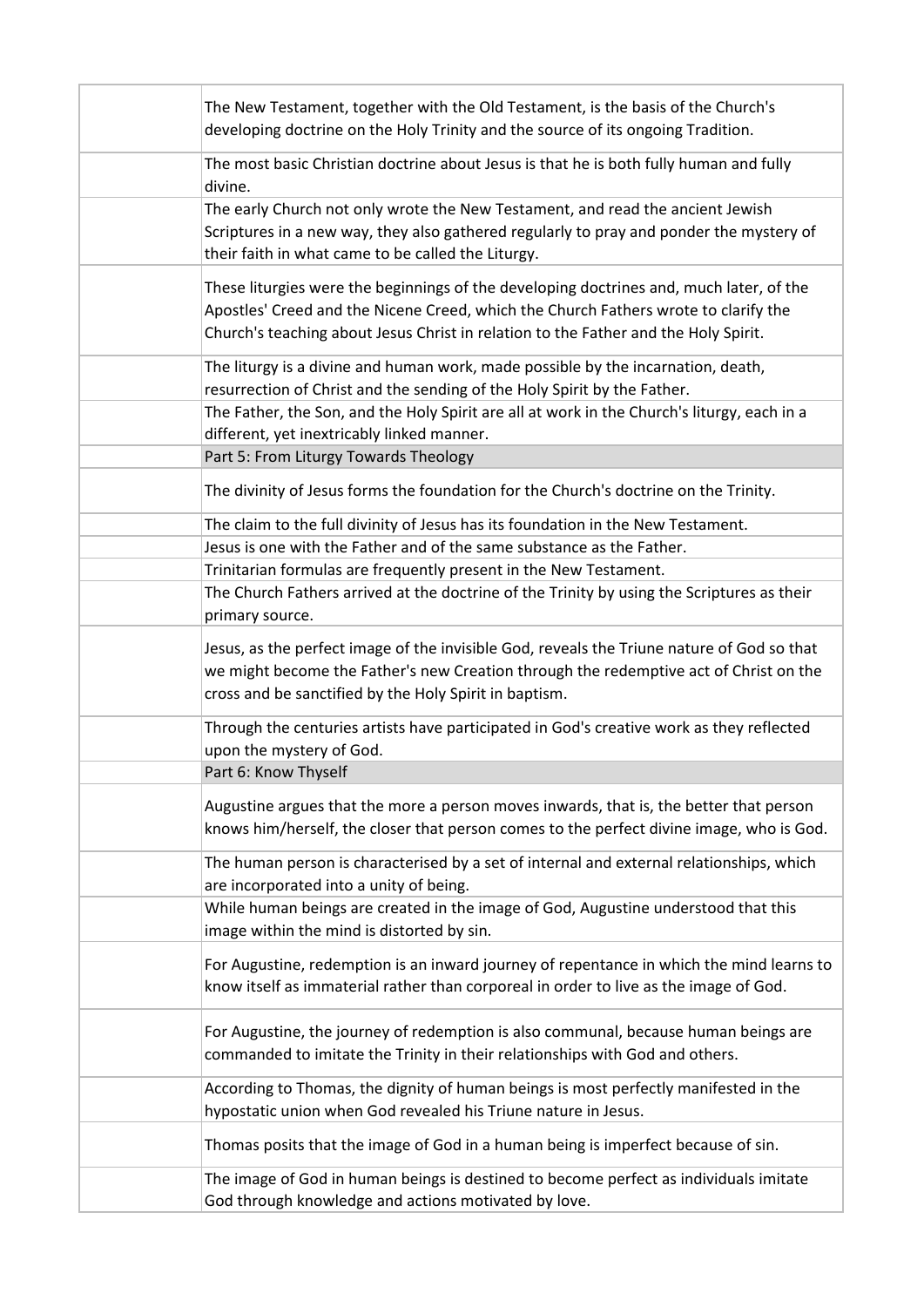| Unit 52 | The Reimagining of Creation (SICT)                                                                                                                                       |
|---------|--------------------------------------------------------------------------------------------------------------------------------------------------------------------------|
|         | Part 1: Encountering God                                                                                                                                                 |
|         | The examples of the human encounter with God in the Bible show us that they are always                                                                                   |
|         | initiated by God and follow a certain pattern.                                                                                                                           |
|         | When we accept the invitation to encounter Christ in the 'holy ground' of our being, that                                                                                |
|         | encounter elicits a life-changing response.                                                                                                                              |
|         | St Francis of Assisi, Thomas Merton, Dorothy Day and St Mother Teresa encountered God                                                                                    |
|         | in the innermost part of their being through their life experiences, and they responded in                                                                               |
|         | different ways to their encounter.                                                                                                                                       |
|         | Part 2: Seeking to Know God                                                                                                                                              |
|         | The source of the need to know God more deeply is the freely bestowed gift of grace from                                                                                 |
|         | God.                                                                                                                                                                     |
|         | There are two sources from which human beings can obtain knowledge of God and from                                                                                       |
|         | which the People of God can come to know God more deeply - creation and human                                                                                            |
|         | reasoning.                                                                                                                                                               |
|         | Since his election in 2013 Pope Francis has sought to know God more deeply in the same                                                                                   |
|         | way that St Francis of Assisi did.                                                                                                                                       |
|         | Pope Francis' challenge to all people of goodwill to deepen their knowledge of God by                                                                                    |
|         | caring for creation has been taken up by Catholic Earthcare Australia.                                                                                                   |
|         | There are many Catholic individuals and organisations who have sought to know God                                                                                        |
|         | through reason and science and to deepen that knowledge through faith.                                                                                                   |
|         |                                                                                                                                                                          |
|         | Part 3: The Catholic Reformation                                                                                                                                         |
|         | The Catholic Church's response to the Protestant Reformation is known as the Counter                                                                                     |
|         | Reformation, or Catholic Reformation.                                                                                                                                    |
|         | The Council of Trent was called to respond to Protestant claims, to address abuses and to                                                                                |
|         | reaffirm Catholic Teaching.<br>Implementation of the Council of Trent included the establishment of offices to deal with                                                 |
|         | heresy, and the publication of a creed and catechism.                                                                                                                    |
|         | Charles Borromeo was a key player in the later part of the Council of Trent, and is credited                                                                             |
|         | with implementing many recommendations of the Council.                                                                                                                   |
|         | New religious orders sprang up, seeking to return to more appropriate practices, and some                                                                                |
|         | existing ones were reformed.                                                                                                                                             |
|         | Catholic Reformation saints include Ignatius Loyola, Edmund Campion, Teresa of Avila,                                                                                    |
|         | John of the Cross.                                                                                                                                                       |
|         | Part 4: Discovery of the New World                                                                                                                                       |
|         | As new lands were discovered, missionaries followed with the Gospel under the patronage                                                                                  |
|         | of the Portuguese and Spanish crowns.                                                                                                                                    |
|         | Jesuit reductions were set up for the protection of Guarani Indians, as well as the spread of                                                                            |
|         | Christianity.                                                                                                                                                            |
|         |                                                                                                                                                                          |
|         | In the sixteenth century, missionaries, including St Francis Xavier and Matteo Ricci,<br>travelled to the Far East along the routes that had been established for trade. |
|         |                                                                                                                                                                          |
|         | From 1815 the Church was no longer just European, but was on its way to becoming global                                                                                  |
|         | - a worldwide Church.                                                                                                                                                    |
|         | The Congregation for the Propagation of the Faith was established in 1622 by Pope                                                                                        |
|         | Gregory XV to assume authority for missionary activity on behalf of the Holy See.                                                                                        |
|         |                                                                                                                                                                          |
|         | Part 5: The Enlightenment                                                                                                                                                |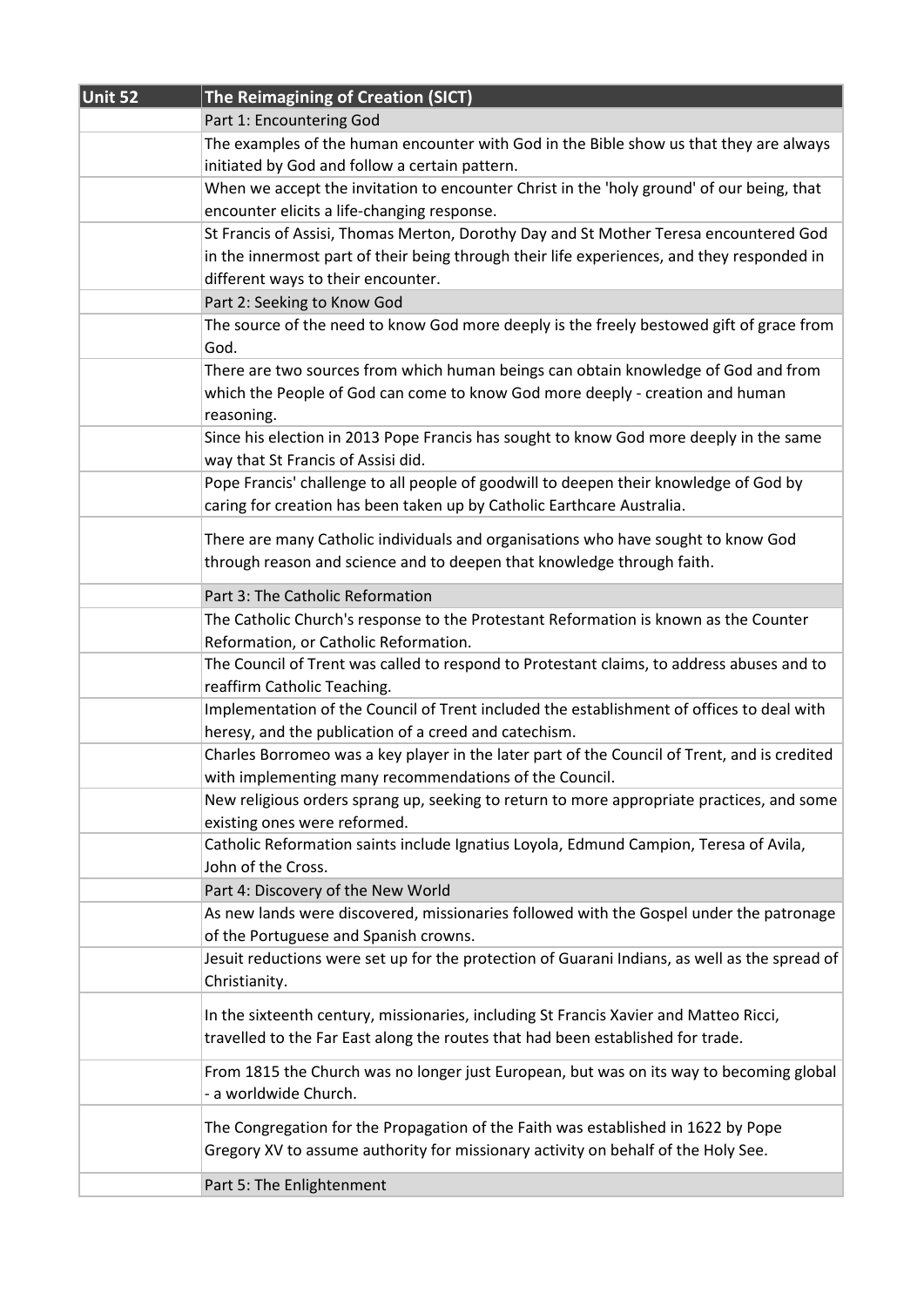| The Enlightenment, or Age of Reason, was an eighteenth-century movement that had its                                                                                                         |
|----------------------------------------------------------------------------------------------------------------------------------------------------------------------------------------------|
| beginnings in the seventeenth-century.                                                                                                                                                       |
| When speaking about truth one must be aware that there are different kinds of truth, and                                                                                                     |
| each one is valid. In addition, each has its area of concern and field of influence, as well as                                                                                              |
| its own method of reaching conclusions.                                                                                                                                                      |
| Great philosophers and scientists of the time challenged the Church and its teachings with                                                                                                   |
| an over emphasis on individual freedom and the role of reason.                                                                                                                               |
| Part 6: The World in Revolt                                                                                                                                                                  |
| The eighteenth and nineteenth-century revolutions brought great economic and social                                                                                                          |
| change.                                                                                                                                                                                      |
| These 'revolutions' had a profound impact on the Church.                                                                                                                                     |
| While the seeds for the separation of Church and state were sown in the fourteenth and<br>fifteenth centuries, the emergence of the secular state can be attributed to the<br>Enlightenment. |
| Part 7: Spiritual Revival                                                                                                                                                                    |
| In 1891 Pope Leo XIII's encyclical, Rerum Novarum - Concerning New Things, was the<br>beginning of the Catholic Church's engagement with concepts of social justice.                         |
| During the spiritual revival of the nineteenth century, a number of lay movements and                                                                                                        |
| apostolic religious congregations developed within the Church and took up the challenge<br>of Christian ministry.                                                                            |
| Special devotions developed to the Sacred Heart of Jesus and the Blessed Virgin Mary.                                                                                                        |
|                                                                                                                                                                                              |
| Part 8: New Understandings of Church                                                                                                                                                         |
| John XXIII convened the Second Vatican Council to engage the Church in dialogue with the<br>modern world.                                                                                    |
| Members of the People of God are imperfect, often unholy, part of a pilgrim Church still<br>journeying through history in this world.                                                        |
| The Church acts as the Herald of the Good News.                                                                                                                                              |
| Authentic Christian Tradition is discerned by a council of bishops and the Pope.                                                                                                             |
| The Second Vatican Council emphasised that all the People of God are called to holiness                                                                                                      |
| and to the mission of spreading Christ's Gospel.                                                                                                                                             |
| The Church is like a sacrament, that is, a visible sign of communion with God and of unity<br>among people.                                                                                  |
| The Sacrament of the Eucharist is the Church's sign of unity.                                                                                                                                |
| The image of the Church as Servant comes directly from Jesus' words and actions recorded                                                                                                     |
| in the gospels.                                                                                                                                                                              |
| Ministry in the Church includes the ordained ministers and the laity.                                                                                                                        |
| The Church's ministry extends to the secular world.                                                                                                                                          |
|                                                                                                                                                                                              |
| Part 9: Ecumenism and Interfaith Dialogue<br>Pope John XXIII convened the Second Vatican Council to engage the Church in dialogue<br>with the modern world.                                  |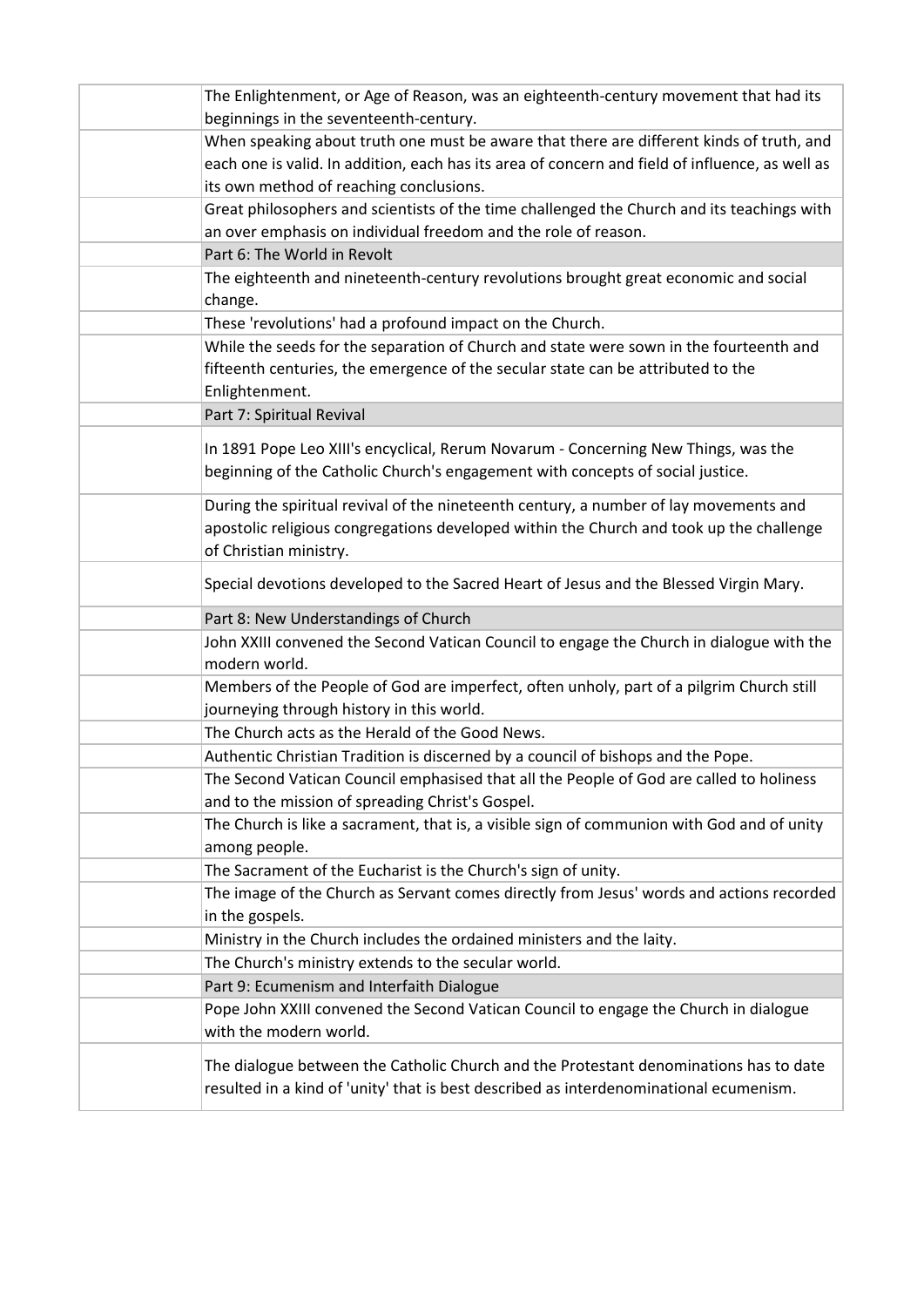| Since the Second Vatican Council, there have been significant milestones reached towards<br>the achievement of genuine unity between the Catholic and Eastern Orthodox Churches,<br>with agreement reached on major theological issues, such as the sacraments, the Trinity<br>and ecclesiology, but there still is a long way to go.                |
|------------------------------------------------------------------------------------------------------------------------------------------------------------------------------------------------------------------------------------------------------------------------------------------------------------------------------------------------------|
| Ecumenical dialogue between the Catholic Church and its Protestant counterparts has<br>followed a number of different approaches or models.                                                                                                                                                                                                          |
| Through ecumenical dialogue, there has been a mutual sharing of the common Christian<br>heritage, and the Catholic Church, while remaining true to its own integrity, has learnt and<br>received from other Christian denominations aspects of faith, theology, ecclesiology,<br>liturgy and spirituality that belong to the whole Christian Church. |
| Interfaith dialogue requires an appreciation of world religions and aims to promote<br>understanding.                                                                                                                                                                                                                                                |
| The Second Vatican Council is the first Council in the history of the Church to speak<br>positively of other religious traditions.                                                                                                                                                                                                                   |
| Part 10: Faith in Dialogue with Culture                                                                                                                                                                                                                                                                                                              |
| The rise of secularism is reflected in the increasing proportion of people claiming to have<br>no religion.                                                                                                                                                                                                                                          |
| New evangelisation is for priests, religious orders and lay people to revitalise Jesus'<br>message where secular values have replaced God.                                                                                                                                                                                                           |
| Today the Church is called to respond to a new historical situation in which life without<br>God is a realistic cultural option for society at large.                                                                                                                                                                                                |
| Part 11: Contemporary Teachings on the Human Person                                                                                                                                                                                                                                                                                                  |
| As a result of ongoing dialogue, the post conciliar Church has developed a more nuanced<br>understanding of the human person in the modern world.                                                                                                                                                                                                    |
| The foundational premise of the Theology of the Body is that human beings, male and<br>female, are made in the image and likeness of God, and are called to give themselves in<br>love, which is expressed through the body.                                                                                                                         |
| The Theology of the Body affirms the goodness of human sexuality, celibacy and sexual<br>intercourse within the context of a sacramental marriage.                                                                                                                                                                                                   |
| Evangelii Gaudium is an apostolic exhortation written in response to the crisis facing the<br>Church in the postmodern world, which call for Church renewal and for all Christians to be<br>missionary disciples.                                                                                                                                    |
| Reading the signs of the times, Pope Francis addresses aspects of secularism, consumerism<br>and postmodernity which distort our understanding of what it means to be human.                                                                                                                                                                         |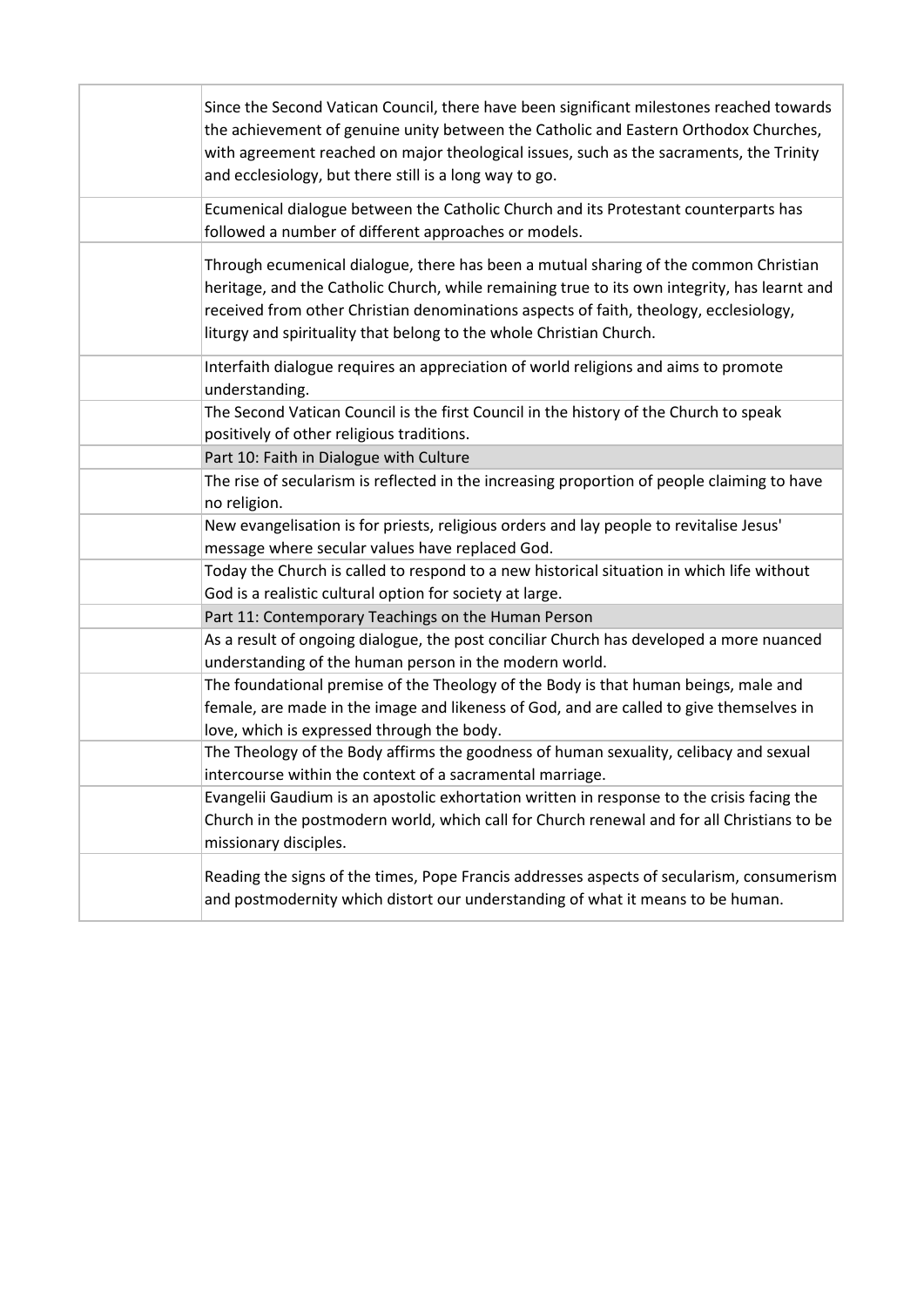| Unit 53 | Faith, Reason and Science (SICT)                                                                                                                                                                                                                         |
|---------|----------------------------------------------------------------------------------------------------------------------------------------------------------------------------------------------------------------------------------------------------------|
|         | Part 1: Purpose and Practice of Faith, Reason and Science                                                                                                                                                                                                |
|         | A person's worldview is a way of thinking that provides structure, a sense of purpose,                                                                                                                                                                   |
|         | guidance, motivation and meaning for one's life.                                                                                                                                                                                                         |
|         | Religion engages people of faith in the world of beliefs and the world of daily experience to                                                                                                                                                            |
|         | connect them to the transcendent and immanent dimensions of the Divine.                                                                                                                                                                                  |
|         | Science is confined to exploring the world of daily experience because of the very premise<br>upon which it is based.                                                                                                                                    |
|         | Christians believe that God is both at once transcendent and immanent, that God is<br>distinct from and fully independent of the material universe, yet interacts with it, and that<br>God created the universe out of love and sustains it out of love. |
|         | The scientific answers to the big existential questions are very different to faith based<br>answers.                                                                                                                                                    |
|         | Science and religion arrive at truth in different ways.                                                                                                                                                                                                  |
|         | The scientific method can only seek that aspect of truth which can be observed, and<br>therefore the truth revealed by science is factual.                                                                                                               |
|         | One can by faith seek absolute truth, because faith engages both the world of belief and<br>the world of experience within which God is present and has revealed Himself.                                                                                |
|         | Nothing that appears to be contrary to reason can be contrary to faith because of the<br>absolute truth made known to us by Divine Revelation.                                                                                                           |
|         | While science regards human reason as supreme, the Church stresses the primacy of faith<br>over reason.                                                                                                                                                  |
|         | Part 2: Truth and Mystery                                                                                                                                                                                                                                |
|         | The truths of the incarnation and the Trinity are mysteries from a theological and scientific<br>point of view.                                                                                                                                          |
|         | The articulation of the doctrines of the incarnation and the Trinity requires complex<br>descriptions and metaphors or images.                                                                                                                           |
|         | The truths of the incarnation and the Trinity converge when viewed from the lens of                                                                                                                                                                      |
|         | science and from the lens of theology, because what is true is of God.                                                                                                                                                                                   |
|         | Part 3: Rise of Modern Science in Christian Europe                                                                                                                                                                                                       |
|         | The practice of magic was commonplace in the Graeco-Roman world of early Christianity.                                                                                                                                                                   |
|         | Charlemagne or Charles the Great recognised the importance of education and learning for<br>the prosperity of the Empire.                                                                                                                                |
|         | During the eleventh century, there was a revival of schools within the Western<br>monasteries, which became the focal point of intellectual pursuits.                                                                                                    |
|         | The growth of medieval schools of theology gave rise to universities.                                                                                                                                                                                    |
|         | By the middle of the thirteenth century, scholasticism incorporated Aristotelian concepts,                                                                                                                                                               |
|         | moulded to fit the Catholic worldview.                                                                                                                                                                                                                   |
|         | Aquinas' writings not only became fundamental texts for the study of theology, but they                                                                                                                                                                  |
|         | paved the way for universities to expand their curriculum to include logic and natural                                                                                                                                                                   |
|         | philosophy (science) in the curriculum.                                                                                                                                                                                                                  |
|         | Science emerged as a serious intellectual pursuit during the latter part of the medieval                                                                                                                                                                 |
|         | period in harmony with scholasticism, as universities began to cultivate the study of                                                                                                                                                                    |
|         | natural philosophy within their schools.                                                                                                                                                                                                                 |
|         | Scientists were encouraged by the Church to explore the world, because it was seen as                                                                                                                                                                    |
|         | God's creation, bearing the signature of God.                                                                                                                                                                                                            |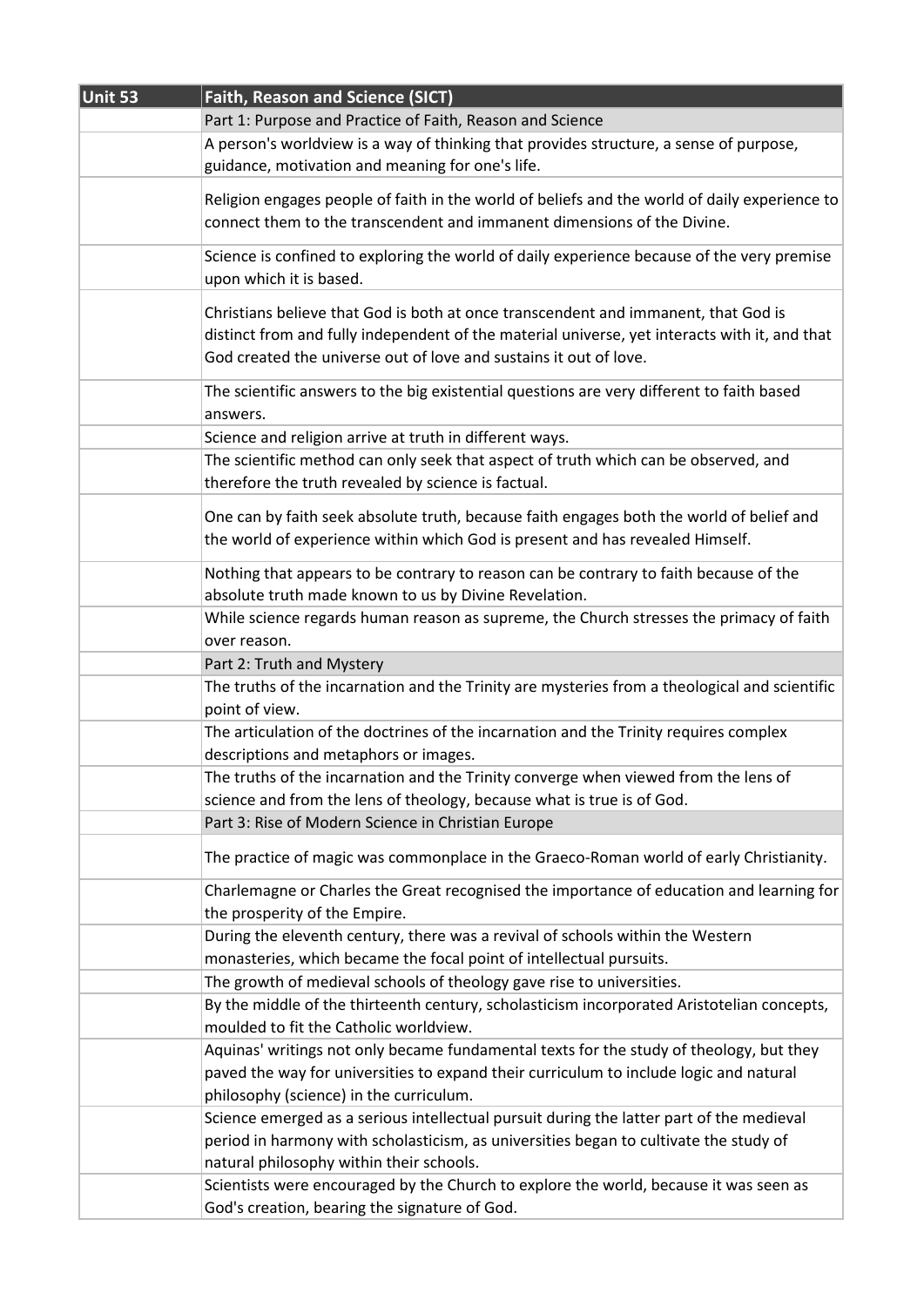| The contributions of Islam to medieval philosophy, mathematics and science are both                                            |
|--------------------------------------------------------------------------------------------------------------------------------|
| numerous and significant.                                                                                                      |
| As universities were founded, science became a university enterprise studied and debated                                       |
| using the literature available at the time.                                                                                    |
| The turning point which set the stage for the emergence of modern science came in 1277                                         |
| when the Bishop of Paris condemned 219 theological and philosophical articles which                                            |
| incorporated Aristotle's teachings.                                                                                            |
| The 219 articles issued by the Bishop of Paris in 1277 gave rise to a lively interplay of                                      |
| scientific ideas.                                                                                                              |
| For modern science to emerge, it was necessary for the nexus between 'traditional' science                                     |
| and Aristotelian ideas to be broken, and the impetus for this development came from                                            |
| Francis Bacon.                                                                                                                 |
| Members of the Royal Society of London applied Bacon's model to scientific research, and                                       |
| over time other scientific institutions followed suit.                                                                         |
| Part 4: Controversies Between Church and Science                                                                               |
| The Catholic Church draws on two sources when it assesses scientific claims: Scripture and                                     |
| Tradition.                                                                                                                     |
| Since Copernicus was unable to prove his theory, which was in any case flawed, the Church                                      |
| saw no need to reinterpret the Scriptures to accommodate his heliocentric model and                                            |
| therefore his manuscript was placed on the Index of forbidden books in 1616.                                                   |
| In 1758, Benedict XIV vindicated Copernicus and removed his work from the Index.                                               |
| The Church condemned Galileo's theory because he presented it as factual when it was an                                        |
| unproven hypothesis which contradicted Scripture.                                                                              |
| The ban on Galileo's book was lifted in 1822, but it was not until 1992 that Pope John Paul                                    |
| II officially declared Galileo's innocence.                                                                                    |
| Darwin argued that all living things originated from a common ancestor, that species                                           |
| gradually change over time, and that as these species change they give rise to new species                                     |
| by means of natural selection.                                                                                                 |
| During the nineteenth century, there was a range of reactions among Catholic theologians<br>and scientists to Darwin's theory. |
| The Church adopted a neutral stand on evolution and natural selection, which was finally                                       |
|                                                                                                                                |
| lifted in 1950 with the publication of Pope Pius XII's encyclical, Humani Generis, which                                       |
| expressly recognised Darwin's 'doctrine' as a valid hypothesis.                                                                |
| Part 5: Interplay of Tradition, Scripture and Science                                                                          |
| In matters that can be proven to be factual, the Catholic Church regards science to be                                         |
| authoritative, but in matters concerning divinely revealed truths Tradition and Scripture                                      |
| are given equal primacy over science.                                                                                          |
|                                                                                                                                |
| The Catholic Church acknowledges that the Big Bang theory and the unfolding of creation                                        |
| through the process of evolution are valid scientific theories, but insists that the beginning                                 |
| of the universe and the unfolding of creation over time follow God's divine plan, and that                                     |
| God's creative activity is fulfilled with the coming of Jesus.                                                                 |
| According to Genesis, God initiated creation - the Big Bang - through His Word and                                             |
| according to His unique design, lovingly guiding the process through the mechanism of                                          |
| evolution as creation unfolded.                                                                                                |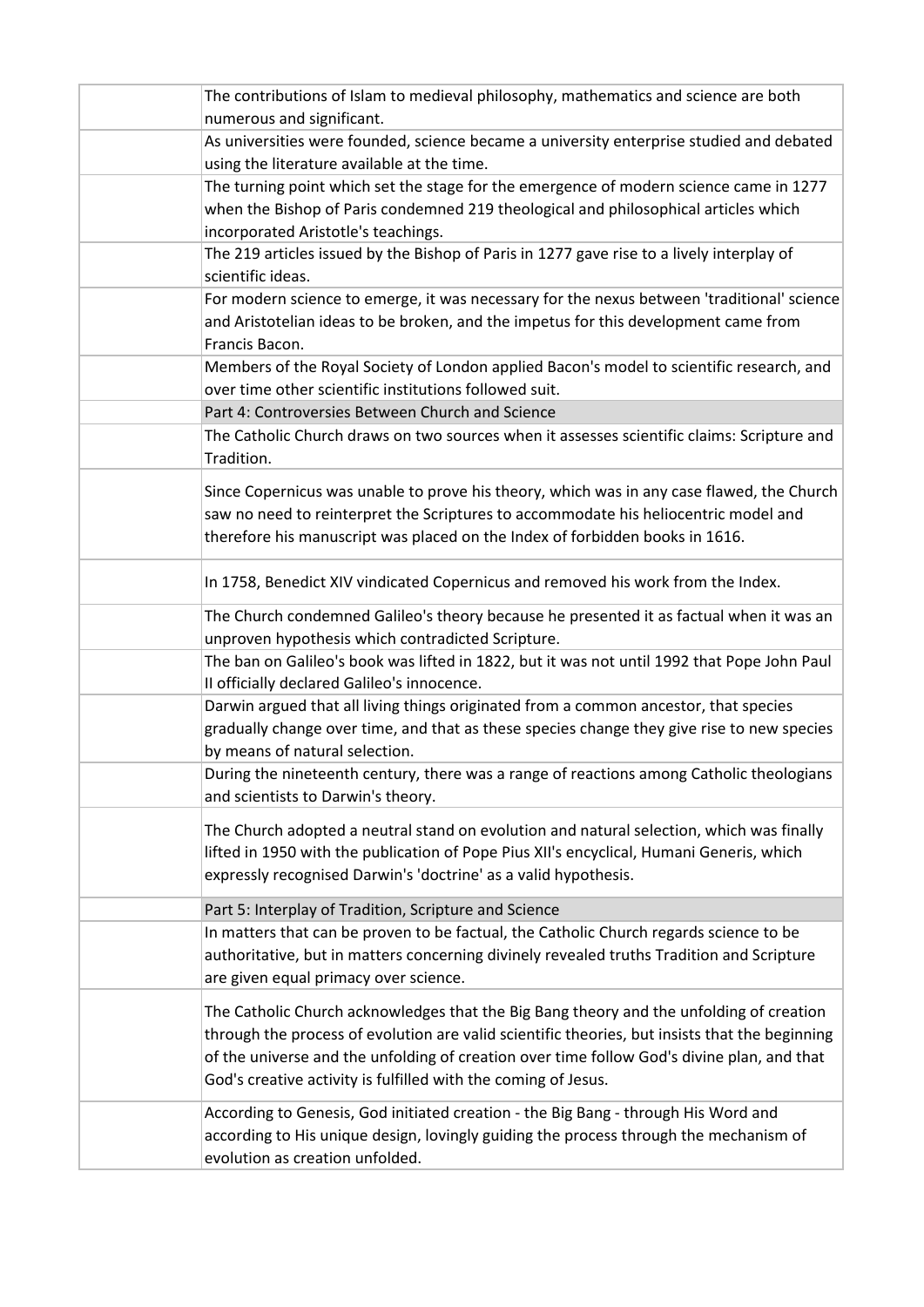| The Catholic Church does not deny the possibility that the human body evolved from pre-      |
|----------------------------------------------------------------------------------------------|
| existing creatures, but insists that, starting with Adam and Eve, God directly creates and   |
| infuses a unique soul to every human being.                                                  |
| Part 6: New Atheism, Theism and Science                                                      |
| The new atheists make several claims which, they erroneously argue, prove that God does      |
| not exist and that religious beliefs are irrational.                                         |
| The claims of new atheism do not conflict with classical theism, because the new atheists    |
| are targeting their criticism at other forms of theism, such as creationism, which has been  |
| rejected by the Catholic Church.                                                             |
| While new atheism draws on empirical science to critique the Scriptures, it applies a        |
| fundamentalist approach to the Bible.                                                        |
| The new atheists are incapable of proving the non-existence of God and the irrationality of  |
| religious beliefs.                                                                           |
| Part 7: Harmony Between Faith and Science                                                    |
| A person can be a scientist and still have faith in God, because there is harmony between    |
| faith and science, as long as we do not step beyond role played by faith and science         |
| respectively.                                                                                |
| Part 8: Laudato Si'                                                                          |
| The whole of creation is infused with the presence of God.                                   |
| Christ's saving act is celebrated in the Sacrament of the Eucharist in which space, time and |
| matter are exalted and sanctified.                                                           |
| Humankind is intricately linked to nature.                                                   |
| The current ecological crisis is the product of human sin.                                   |
| The ecological crisis, which has been fuelled by the growth of individualism, affects the    |
| poverty stricken people in the developing world.                                             |
| The earth and everything in it belongs to God, and human beings have merely been given       |
| stewardship of creation.                                                                     |
| The technocratic paradigm is responsible for many of the global problems facing the world    |
| today.                                                                                       |
| Pope Francis calls for an ecological conversion of heart, which he terms an 'integral        |
| ecology'.                                                                                    |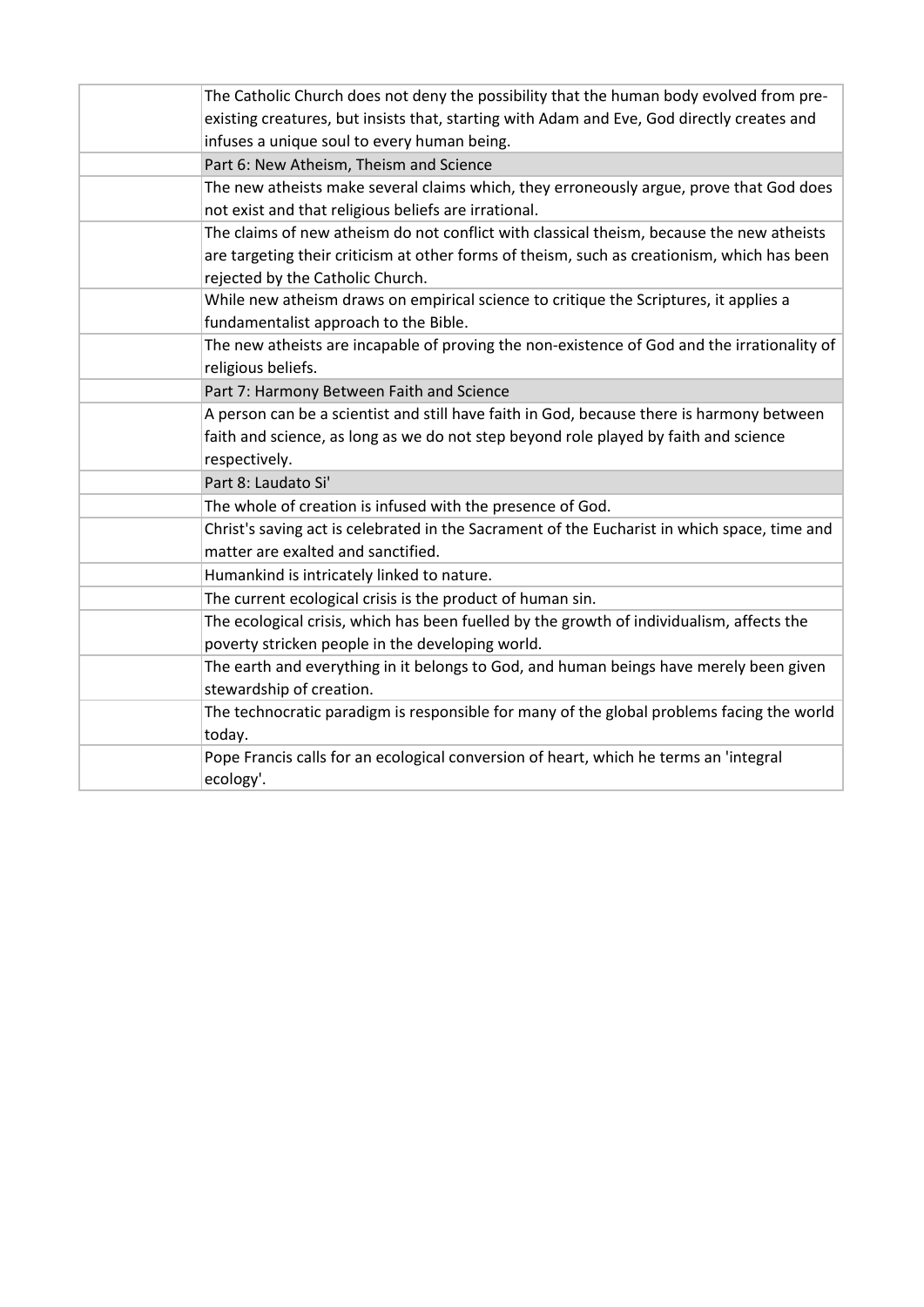| Unit 54 | To Be Fully Human (SICT)                                                                        |
|---------|-------------------------------------------------------------------------------------------------|
|         | Part 1: Imago Dei                                                                               |
|         | Our ability to reason and act wilfully - our intellect - sets us apart from all other creatures |
|         | and gives us a likeness to God.                                                                 |
|         | The human person is made up of a material or physical body, and a soul which is                 |
|         | immaterial and spiritual.                                                                       |
|         | Human beings point towards God, whereas the communion of saints in heaven reveals the           |
|         | God in whose image the saints are created.                                                      |
|         | God is our ultimate end in whom we attain perfect happiness or beatitude.                       |
|         |                                                                                                 |
|         | The human person's identity as Imago Dei, or 'image of God', endows each human person           |
|         | with an essential and inviolable dignity from which human rights and duties flow.               |
|         | Both faith and morally good acts are necessary if we are to attain our ultimate end, life       |
|         | with God.                                                                                       |
|         | Part 2: Freedom and the Moral Act                                                               |
|         | Human freedom is a free gift from God, to help us to become who God created us to be,           |
|         | and to share eternal union with God.                                                            |
|         | The responsible exercise of human freedom consists of acting in ways that are morally           |
|         | good.                                                                                           |
|         |                                                                                                 |
|         | Differing degrees of freedom, knowledge and intention influence moral responsibility.           |
|         | To seek the universal good is the natural inclination of the will.                              |
|         | According to Peter Lombard, our power to choose is derived from the intellect and the will.     |
|         | According to St Thomas Aquinas, and affirmed by the Second Vatican Council, true                |
|         | freedom lies in the will moving towards that which it desires by its nature, which has been     |
|         | communicated to it by the intellect.                                                            |
|         | According to Ockham, free choice is the first faculty of the human person, whose act does       |
|         | not originally depend on anything but his or her own choice.                                    |
|         | Aquinas' teaching on freedom can be described as the freedom to flourish, whereas               |
|         | Ockham's notion of freedom amounts to a freedom of indifference.                                |
|         | Our response to a moral situation is determined by our values, which in turn are informed       |
|         | by the moral teaching of the Church and our conscience, as they relate to that particular       |
|         | situation.                                                                                      |
|         | The Church teaches that there are absolute moral standards to which all humankind must          |
|         | adhere.                                                                                         |
|         | Part 3: Revealed and Natural Law, Conscience and Free Will                                      |
|         | Our conscience helps us choose right from wrong.                                                |
|         | The Catholic Church teaches that God speaks through our conscience.                             |
|         | Two principles must be considered when using our conscience: it must be informed and we         |
|         | must act on it.                                                                                 |
|         | Conscience is not infallible.                                                                   |
|         | Christian moral decision making is aided by practising the four cardinal virtues.               |
|         | Part 4: Morality in Action                                                                      |
|         | Abortion and teenage alcohol use are moral issues.                                              |
|         | We can resolve moral dilemmas by drawing on facts, Church teachings, Scripture, our             |
|         | conscience and our values in a prayerful and systematic way.                                    |
|         | Part 5: The Virtuous Life                                                                       |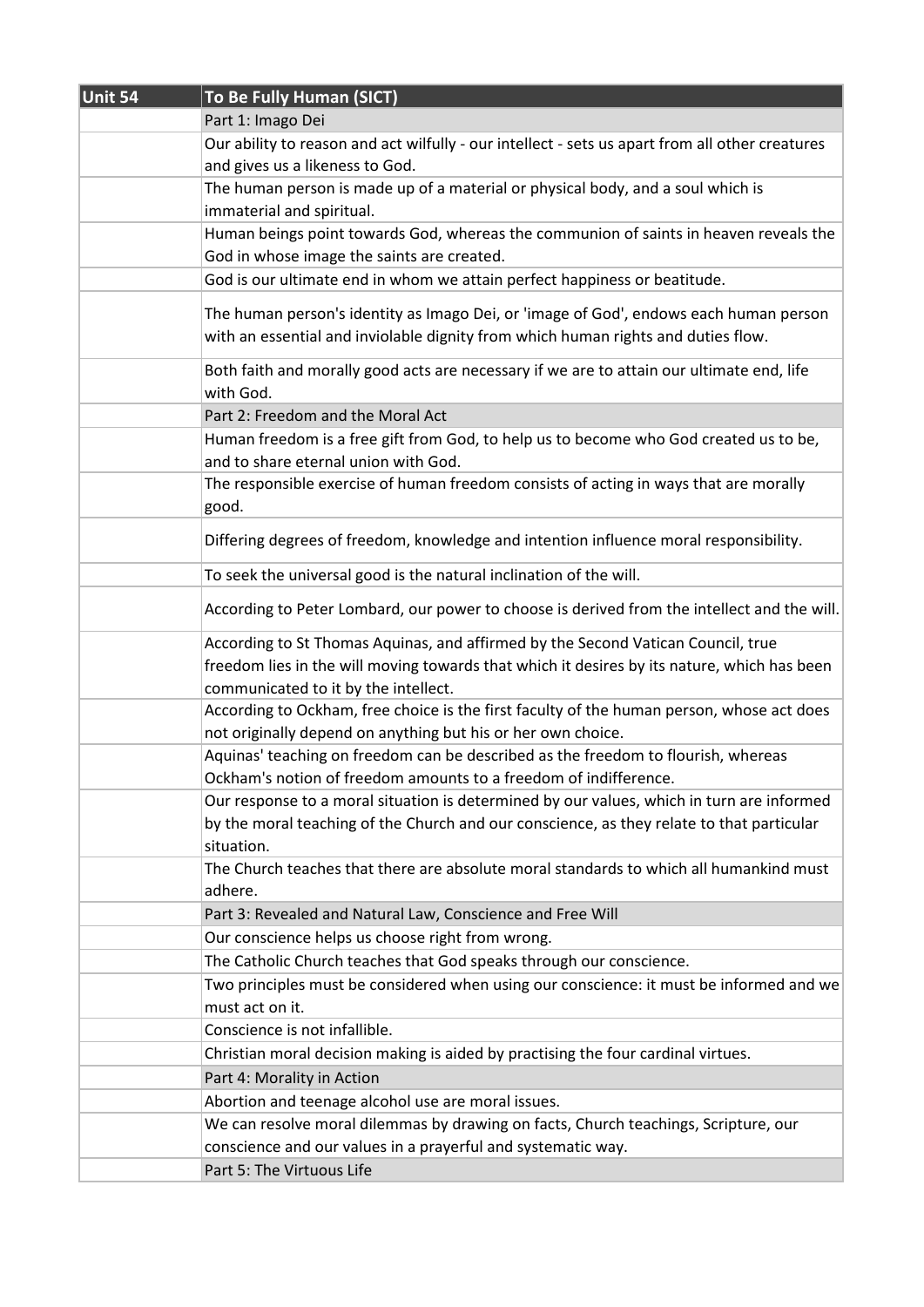| Paul develops his theology of the crucified Christ by employing metaphors, which seem to<br>emphasise the scandalous and foolish nature of the crucifixion, to demonstrate the<br>centrality of this event to the redemption of humanity.                                                                                                |
|------------------------------------------------------------------------------------------------------------------------------------------------------------------------------------------------------------------------------------------------------------------------------------------------------------------------------------------|
| Through the crucifixion and resurrection, Christ became our source of righteousness -<br>being made right with God - and sanctification - becoming what he is.                                                                                                                                                                           |
| For Paul, the Mosaic Law is fulfilled when we, firm in faith, love our neighbour - it is the<br>hallmark of true Christian living.                                                                                                                                                                                                       |
| Since we have been crucified with Christ through baptism, we are called to become what<br>he is, and this requires us to live a good moral life, which is a hallmark of the kingdom of<br>God.                                                                                                                                           |
| The cardinal virtues can be acquired and developed in the absence of a personal encounter<br>with and commitment to Christ, and they sow the seeds which prepare us for union with<br>God.                                                                                                                                               |
| Despite the capacity we have to become good by practising the cardinal virtues, our<br>potential for true internal freedom can only be realised by the grace of God.                                                                                                                                                                     |
| The virtues of faith, hope and charity are called theological virtues because their object is<br>God Himself.                                                                                                                                                                                                                            |
| When the theological virtues function in conjunction with the moral virtues, the latter are<br>raised to a supernatural level whereby, with the grace of the Holy Spirit, we can grow in<br>union with Christ and eventually attain the true internal freedom and perfect happiness<br>that come from sharing in the divine life of God. |
| Part 6: The Challenge of Remaining Free                                                                                                                                                                                                                                                                                                  |
| The Nazi ideology is founded on a premise which denies that there is a personal God and<br>the existence of an absolute moral standard.                                                                                                                                                                                                  |
| To make the ideology of Nazism a reality, Hitler became responsible for the Second World<br>War and for the murder of millions of innocent people in what became known as the<br>Holocaust.                                                                                                                                              |
| While the Nazis successfully limited the capacity of their victims to be externally free, they<br>were unable to strip them of their internal freedom.                                                                                                                                                                                   |
| Nazi ideology is totally incompatible with the Catholic theology of the human person,<br>because the Church teaches that human beings are created in the image and likeness of<br>God and therefore possess an innate dignity which has been infused into them by God<br>Himself.                                                        |
| The ability to conceive is a gift from God, jointly shared by husband and wife.                                                                                                                                                                                                                                                          |
| Infertility often has terrible emotional consequences for the couple, whose hopes and<br>dreams appear to have been shattered.                                                                                                                                                                                                           |
| Rapid and extensive advancements in medical research have led to the availability of<br>artificial methods of reproduction and to ethical and moral considerations.                                                                                                                                                                      |
| Proponents of the use of artificial insemination or IVF for the purpose of surrogacy have<br>destroyed the embryo's capacity to live and to flourish on the false premise that it is a<br>commodity to be used to satisfy the couple's desire to have a child because it is owed to<br>them.                                             |
| Participants in the gravely immoral act of surrogacy choose an apparent good which points<br>them away from God and therefore limits their capacity to attain beatitude - the true<br>happiness and freedom to which we are destined as the children of God.                                                                             |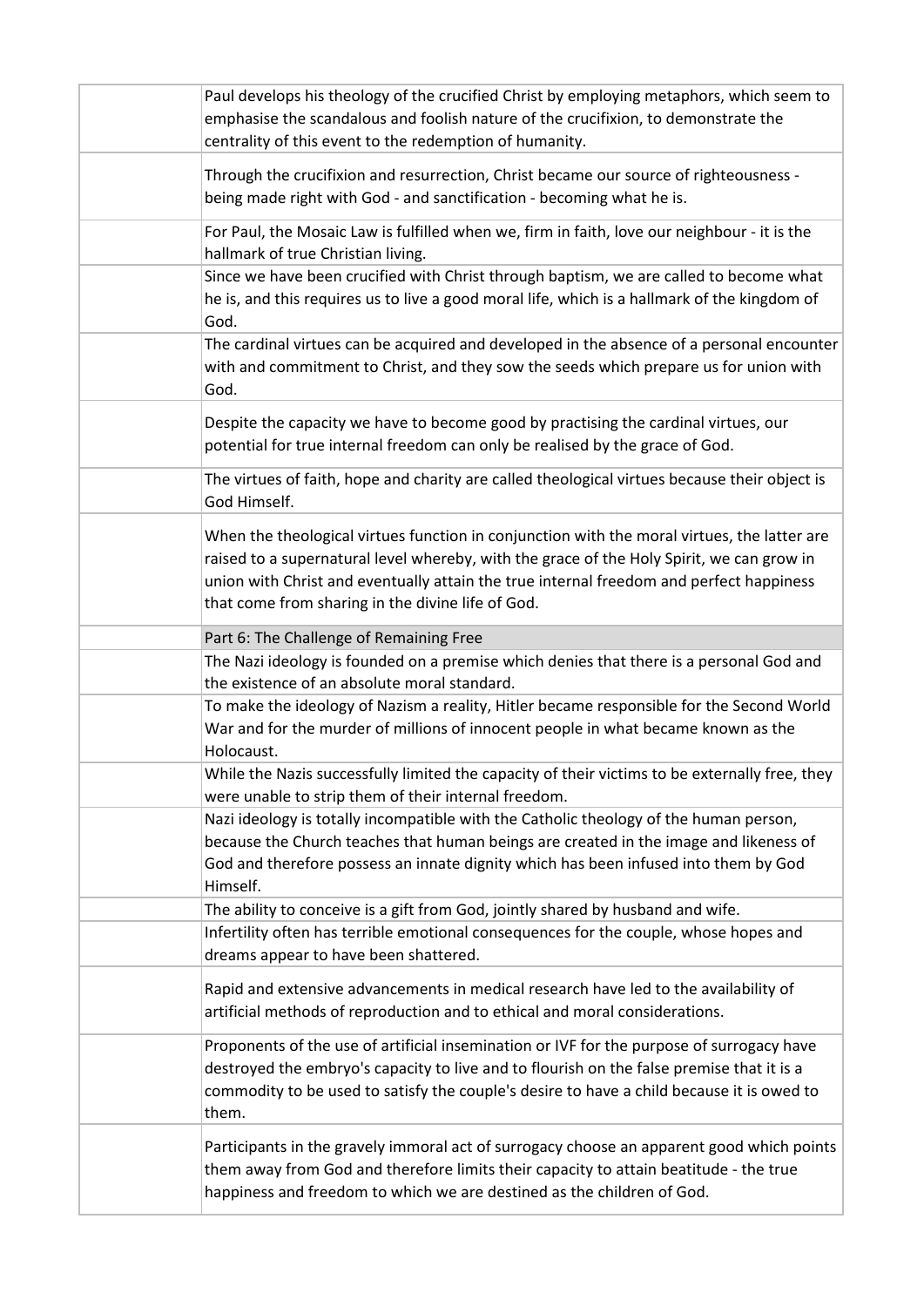| The Church condemns surrogacy on the basis of three ethical principles which are derived                                                                                        |
|---------------------------------------------------------------------------------------------------------------------------------------------------------------------------------|
| from the truth that human beings are loved into being by God who is family, and who loves                                                                                       |
| us and creates us in the Divine image and likeness.                                                                                                                             |
| New atheism is a philosophy which posits that God does not exist and therefore there is no                                                                                      |
| such things as Divinely Revealed Truth.                                                                                                                                         |
| The new atheists argue that through the evolutionary process human beings collectively<br>have learnt through experience what is morally good and what is morally evil.         |
| New atheism limits the human capacity for true internal freedom, because the ability to<br>choose the true good is based on human reason alone.                                 |
| New atheism effectively blocks the human capacity to attain true happiness by living a<br>virtuous life, because the soul is neither willing nor receptive to the grace of God. |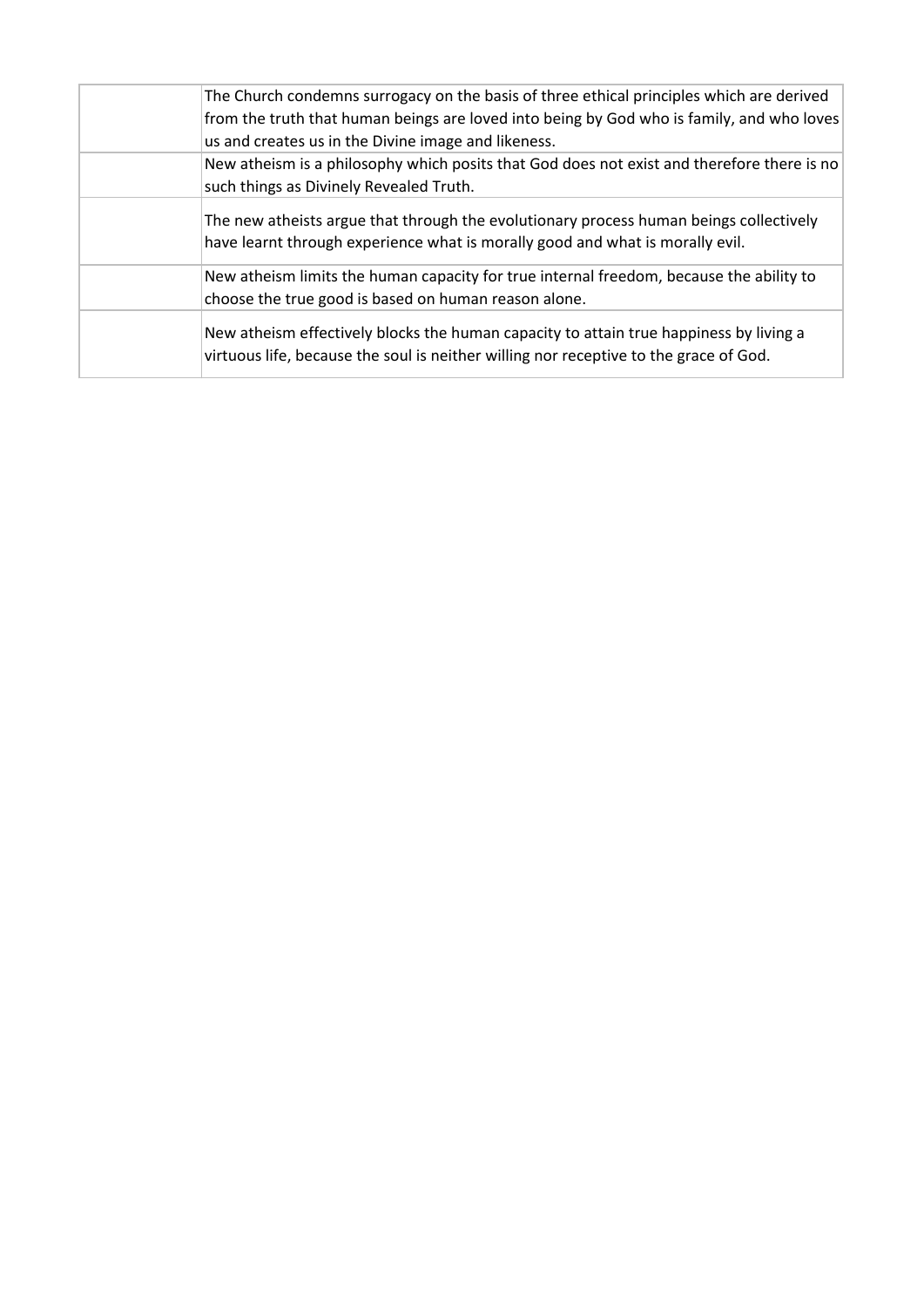| Unit 55 | Virtue, Vice and Salvation (SICT)                                                                                                                                                                                                    |
|---------|--------------------------------------------------------------------------------------------------------------------------------------------------------------------------------------------------------------------------------------|
|         | Part 1: The Good Life                                                                                                                                                                                                                |
|         | There are several contemporary secular approaches to what constitutes the good life.                                                                                                                                                 |
|         | Contemporary challenges to living the good life include individualism, consumerism,<br>exploitation and instant gratification.                                                                                                       |
|         | In the Judaic tradition, the good life is summarised in the Mosaic Law, especially the Ten<br>Commandments, given to Moses on Mt Sinai.                                                                                              |
|         | In the Christian tradition the good life is embodied in the Great Commandment of love,<br>which Jesus presented to his followers as a summary of the Mosaic Law and what God<br>communicated to the Israelites through the prophets. |
|         | The Beatitudes constitute the path of life, the path by which we become fully human.                                                                                                                                                 |
|         | Part 2: Disruption of Original Goodness                                                                                                                                                                                              |
|         | The two creation stories in the Book of Genesis affirm the goodness of God's creation and<br>the state of harmony that existed between humanity, God and all of creation prior to The<br>Fall.                                       |
|         | Human beings image God in the activities of knowing and loving.                                                                                                                                                                      |
|         | God planned from the very moment the human race began that we would attain perfect<br>happiness by participating in the divine life of God.                                                                                          |
|         | As a consequence of The Fall, Adam and Eve lost their original holiness - what theologians<br>refer to as sanctifying grace - for themselves and for all humanity.                                                                   |
|         | Expelled from the Garden of Eden, humanity became subject to pain, suffering, sickness<br>and death.                                                                                                                                 |
|         | It is through Jesus that we are given the grace to become truly human, to be liberated from<br>sin.                                                                                                                                  |
|         | God is the source of everything there is, but God is not the source of evil - God simply<br>allows for the possibility of evil.                                                                                                      |
|         | Part 3: Ancient Greek Philosophers on the Good Life                                                                                                                                                                                  |
|         | For Socrates, the good life is connected with right human conduct and virtue.                                                                                                                                                        |
|         | Plato argued that to live the good life, one must attain an inner harmony between one's<br>irrational attraction for what is considered to be the good, and the soul's rational<br>attraction to the absolute or universal good.     |
|         | According to Aristotle, human conduct is oriented towards the attainment of the true<br>good, and to this end the good life consists of cultivating friendship and living a virtuous<br>life.                                        |
|         | The virtues of courage, temperance and justice are essential to living the good life, and<br>prudence - when practised neither in defect or excess - is the virtue by which we<br>determine their mean.                              |
|         | Part 4: Emerging Christian Understanding of the Good Life                                                                                                                                                                            |
|         | For St Paul, the good life consists of living a life of authentic love, characterised by faith -<br>loving God with our whole being - and loving our neighbour as Christ loves.                                                      |
|         | For Augustine, the quest for happiness - the good life - is not oriented to this world; rather,<br>our earthly pilgrimage is to be directed towards the life to come, the City of God.                                               |
|         | For Augustine it is impossible to live the good life without the grace of God, which heals<br>humanity's fallen nature and places it right relationship with God, elevating it to share in<br>God very own life.                     |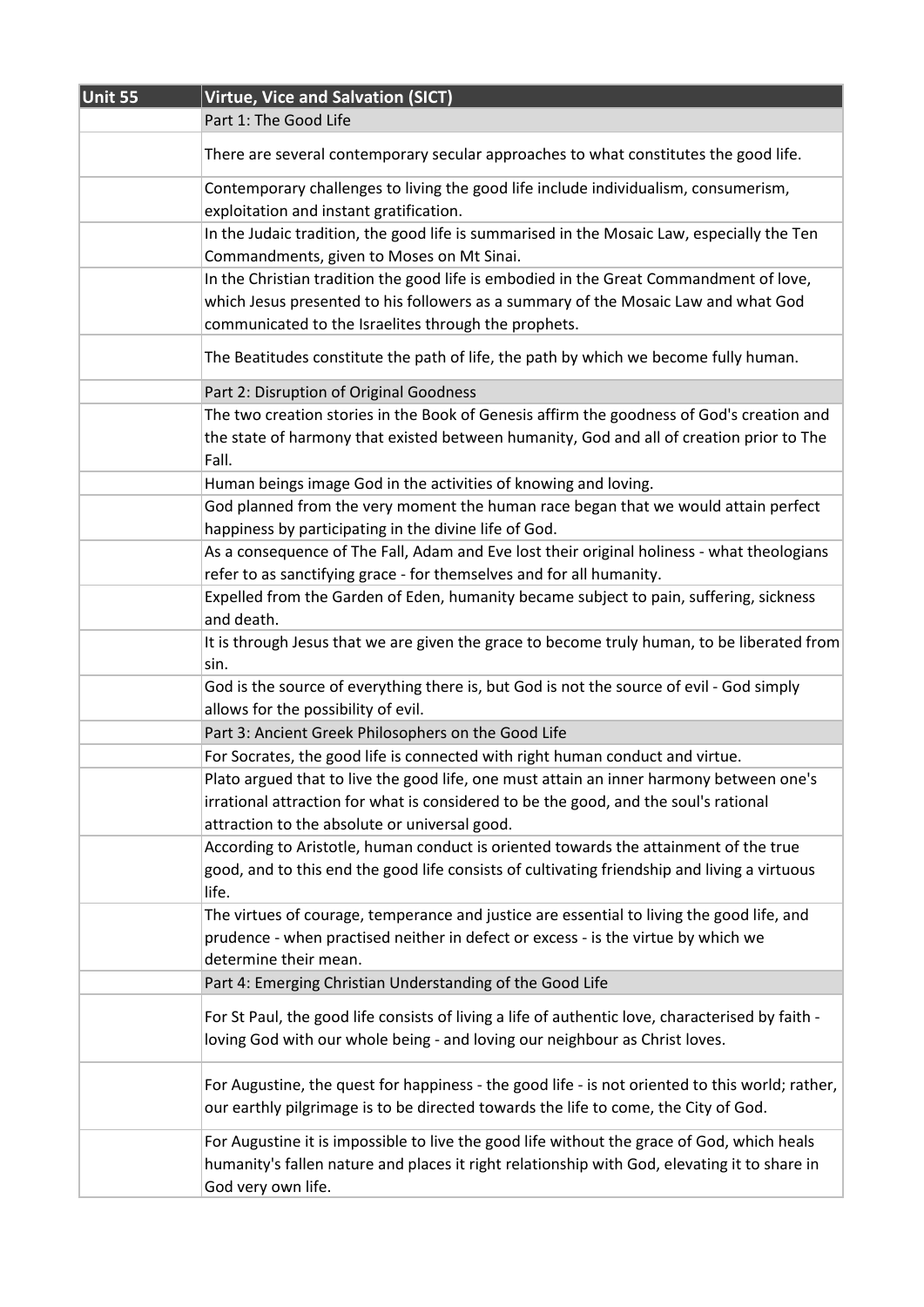| For Aquinas, The good life consists of all the activities which enable human beings to be<br>united with God in heaven.                                                                                                                                           |
|-------------------------------------------------------------------------------------------------------------------------------------------------------------------------------------------------------------------------------------------------------------------|
| Aquinas argues that, since the good life prepares us for life in heaven it is necessarily a life<br>of moral virtue.                                                                                                                                              |
| As Christians, we cannot allow ourselves to become complacent in the moral life - to do so<br>would make God's gift of grace ineffective.                                                                                                                         |
| Part 5: Role of Faith, Reason and Grace in Living the Good Life                                                                                                                                                                                                   |
| Our redemption and sanctification was accomplished by the death and resurrection Christ.                                                                                                                                                                          |
| The natural law is perfected by the new Law of Love, given to humankind by Christ through<br>faith, and is the means by which human beings live the good life and thereby attain their<br>true end.                                                               |
| As the perfect, full and true image of God, Jesus shows us by his words and lived example<br>what constitutes the good life.                                                                                                                                      |
| The grace we require to grow in perfection comes from personal and liturgical prayer, the<br>performance of good actions, motivated by faith, hope and love, and above all, the<br>sacraments, which are the principal means by which God communicates His grace. |
| Part 6: Rewards for the Good Life                                                                                                                                                                                                                                 |
| When we live the good life, we are open to the grace of God, who is a source of happiness,<br>joy and a peaceful conscience in this life.                                                                                                                         |
| Embracing the Mosaic Law, understood as the Law of Love defined by Jesus, is the means<br>by which we are united with God in heaven.                                                                                                                              |
| The good life consists in living our whole lives as one continuous prayer in the sense that<br>every moment of our lives is a response to God in faith which calls us to love our<br>neighbour.                                                                   |
| For a life lived well, death is the ultimate act of surrender to a gracious and welcoming<br>God.                                                                                                                                                                 |
| Judgment takes place at the moment of death and is realised in the salvation or damnation<br>of the person for all eternity.                                                                                                                                      |
| Heaven is a state of being, a state of perfect happiness which God intends for humanity,<br>the kingdom of God as the promised goal of the good life.                                                                                                             |
| Hell is the eternal exclusion from the kingdom of God or, put differently, the complete and                                                                                                                                                                       |
| utter separation of the soul from the love of God forever.                                                                                                                                                                                                        |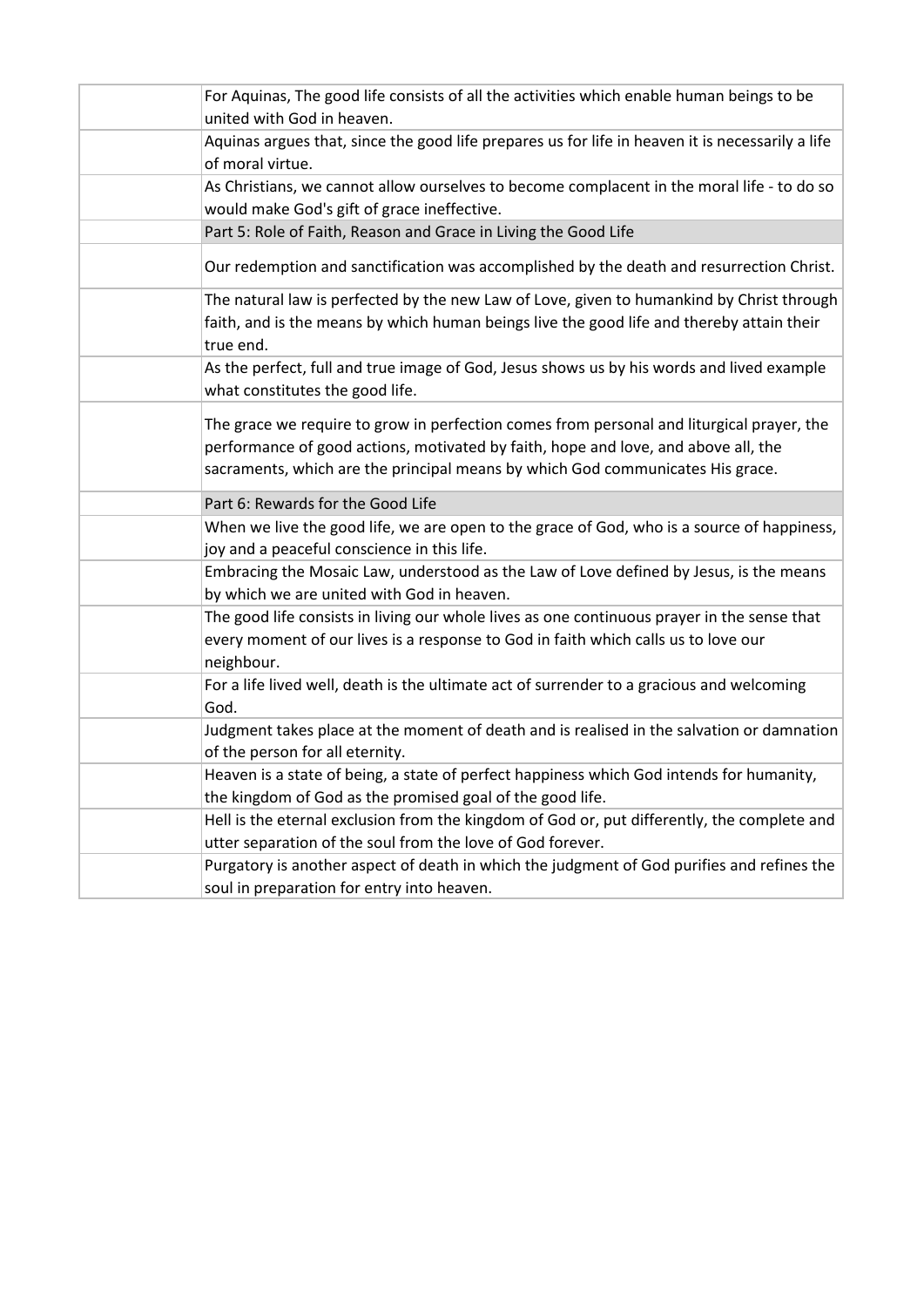| Unit 56 | The Good Works (SICT)                                                                       |
|---------|---------------------------------------------------------------------------------------------|
|         | Part 1: Sources of Catholic Ethics                                                          |
|         | Jesus' commandments to love God and neighbour form the foundation on which the              |
|         | Church's ethical teachings, which have emerged and matured over two thousand years, are     |
|         | based.                                                                                      |
|         |                                                                                             |
|         | The Ten Commandments should not be viewed simply as a static body of rules, but as part     |
|         | of the Church's collective body of wisdom which is constantly maturing.                     |
|         | For Jesus, love of God and love of neighbour are the foundation for the Beatitudes, the     |
|         | formula for human flourishing.                                                              |
|         | While natural law reasoning can assist individuals in the process of reflecting on moral    |
|         | matters, it also has serious limitations.                                                   |
|         | The Tradition of the Church is constantly maturing as the Church responds to new            |
|         | emerging ethical issues.                                                                    |
|         | Part 2: Called to Discipleship                                                              |
|         | Jesus' invitation to discipleship and the human response to that call is an unfolding       |
|         | process, which, if accepted, is transformative.                                             |
|         | Jesus articulated a compelling vision of what it means to be human, a vision he would call  |
|         | the kingdom of God.                                                                         |
|         | While acts of loving service and self-sacrifice are essential to the Christian life, the    |
|         | motivation underlying these acts is equally significant.                                    |
|         | Doing good works is an expression of love of our neighbour, and our desire to do so has its |
|         | source in faith.                                                                            |
|         | St Mary of the Cross MacKillop is an outstanding role-model of service and self-sacrifice.  |
|         | Part 3: Expressions of Discipleship                                                         |
|         | Faith and good works are inseparable because loving acts of service and self-sacrifice are  |
|         | signs of faith and grace.                                                                   |
|         | Over the centuries, there have been many women and men who have proclaimed the joy          |
|         | of the Gospel through their extraordinary lives of loving service and self-sacrifice.       |
|         | In Australia today, the Church gives expression to the joy of the Gospel by providing       |
|         | services in healthcare, education and social welfare.                                       |
|         | Part 4: Christian Witness in the World of Media                                             |
|         |                                                                                             |
|         | We need to become active and responsible partners in the media of communication,            |
|         | discerning how the media can serve rather than control us, and how it can further social    |
|         | justice and human well-being in areas, such as human poverty, world hunger and              |
|         | starvation, action on global warming and discouraging pornography.                          |
|         | In order to promote the good that the media can serve, the Church offers some basic         |
|         | moral principles to guide decisions about how media are used.                               |
|         | People who are involved in the production and transmission of media have a moral            |
|         | obligation to ensure that their activities promote human flourishing.                       |
|         | Social communications media are influenced and constrained, as well as influencing and      |
|         | constraining.                                                                               |
|         | The electronic revolution has opened up the information superhighway.                       |
|         | Concern for the quality of life of all human beings in society raises many issues regarding |
|         | the social communications media.                                                            |
|         | Part 5: Towards Freedom to Flourish                                                         |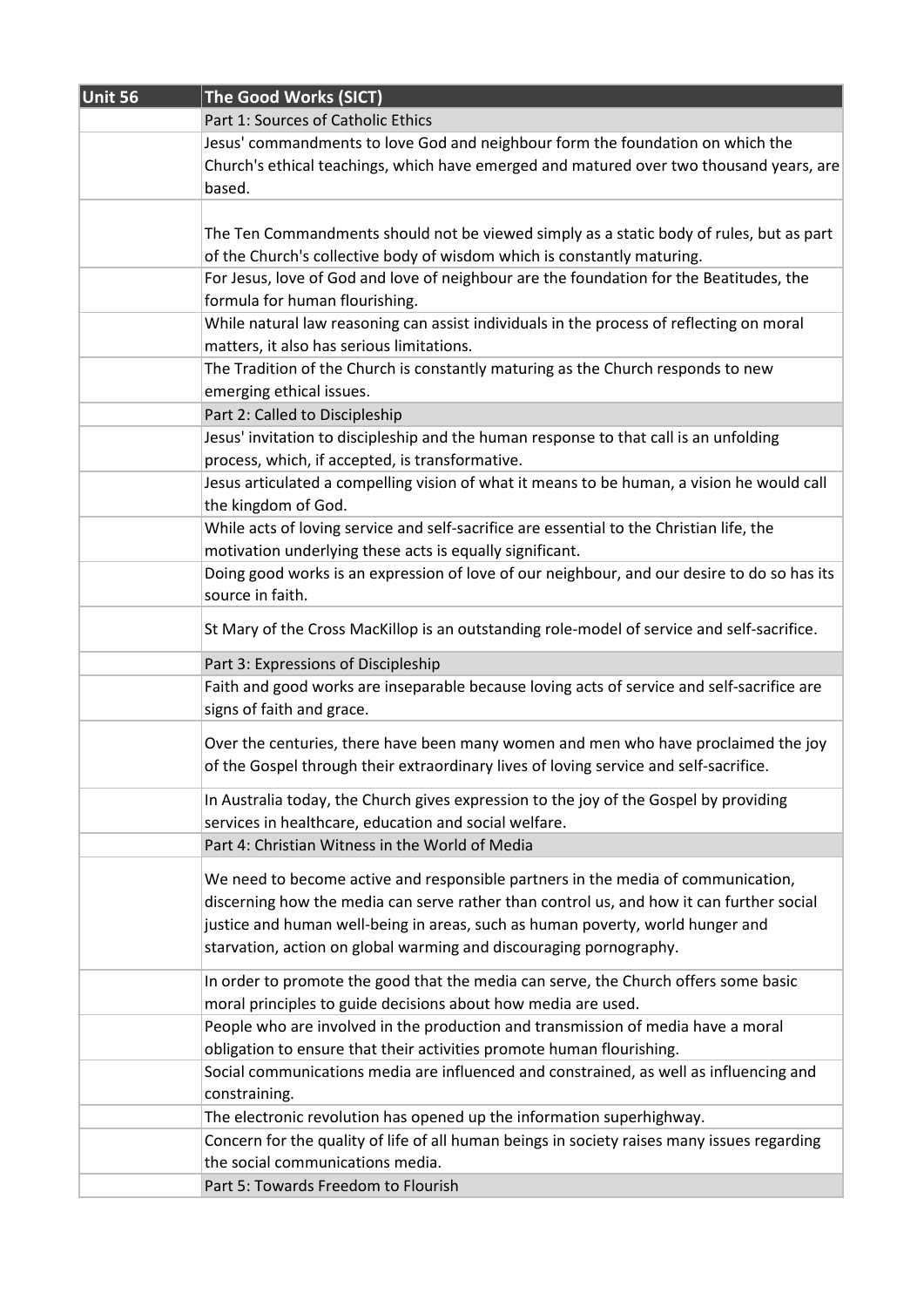| Equipped with the appropriate media literacy skills, we are empowered to bear witness to      |
|-----------------------------------------------------------------------------------------------|
| the Catholic faith by correcting media bias, distortion and cover-ups with the truth of the   |
| gospels.                                                                                      |
| In view of the range of positions taken by media on different ethical issues, it is important |
| be aware of the political bias that influences the sources we access.                         |
| As Catholics, it is important to engage in the media with a critical eye, viewed through the  |
| lens of Church teachings.                                                                     |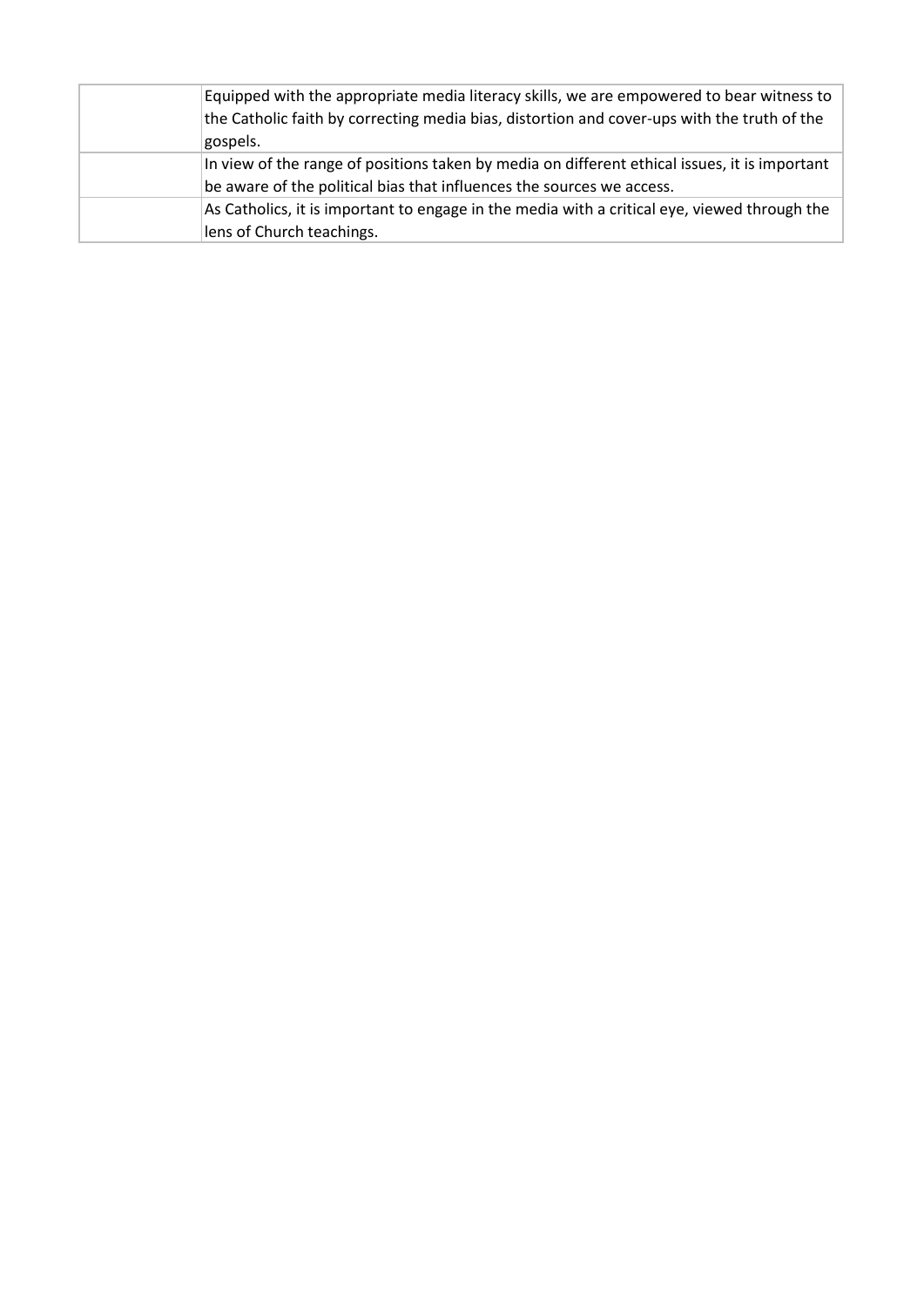| Unit 57 | The Common Good (SICT)                                                                                                                                                                                                                                                                                                        |
|---------|-------------------------------------------------------------------------------------------------------------------------------------------------------------------------------------------------------------------------------------------------------------------------------------------------------------------------------|
|         | Part 1: Foundational Principles                                                                                                                                                                                                                                                                                               |
|         | Our life-long task is to become more authentic images of God.                                                                                                                                                                                                                                                                 |
|         | The entire human person, who is a unity of body and soul, is made in the image and                                                                                                                                                                                                                                            |
|         | likeness of God.                                                                                                                                                                                                                                                                                                              |
|         | The pursuit of the common good is both an individual and a social responsibility.                                                                                                                                                                                                                                             |
|         | There are several secular philosophies, such as Marxism, utilitarianism and individualism,                                                                                                                                                                                                                                    |
|         | which erode the common good.<br>The Catholic understanding of the good life is derived from the thinking of Aristotle,                                                                                                                                                                                                        |
|         | Augustine and Aquinas.                                                                                                                                                                                                                                                                                                        |
|         | The good life and the common good are inextricably linked, and this is made abundantly                                                                                                                                                                                                                                        |
|         | clear in the Scriptures.                                                                                                                                                                                                                                                                                                      |
|         | The good life is about using our freedom authentically to pursue the true happiness for<br>which we have been created.                                                                                                                                                                                                        |
|         | Part 2: Promoting the Common Good Through Catholic Social Teaching                                                                                                                                                                                                                                                            |
|         | Jesus challenged the unjust social structures of oppression, poverty and exclusion of the<br>society of his time.                                                                                                                                                                                                             |
|         | The encounter with the Canaanite woman confronts the disciples, the Pharisees and<br>scribes with the humiliating reality that the Canaanite woman, commonly believed to be<br>no better than an animal, had greater faith than they. It was a stern reminder to them that<br>discrimination and prejudice were unacceptable. |
|         | The parable of the Good Samaritan demonstrates that all people are worthy of being loved<br>and being shown compassion and mercy, regardless of their race or social standing.                                                                                                                                                |
|         | Through his encounter with the Samaritan woman, Jesus demonstrated that God's offer of<br>salvation is extended to all people, and there is no room for discrimination on the basis of<br>race or gender in the kingdom of God.                                                                                               |
|         | Part 3: Church Statements on Social Issues                                                                                                                                                                                                                                                                                    |
|         | Catholic social teaching is founded on the Scriptures, in particular, the Mosaic Law and<br>Jesus' commandment to love God and neighbour.                                                                                                                                                                                     |
|         | Catholic social teaching is articulated in twelve papal encyclicals, one document from the<br>Synod of Bishops and one Vatican II document dealing with social, economic and political<br>relations.                                                                                                                          |
|         | Part 4: Foundational Principles of Catholic Social Teaching                                                                                                                                                                                                                                                                   |
|         | Social justice refers to creating a society that recognises and upholds the principles of<br>equality and solidarity, and values and respects the dignity of every human person.                                                                                                                                              |
|         | The Church articulates her teachings about social justice in seven general principles.                                                                                                                                                                                                                                        |
|         | Part 5: Application of Natural Law to the Common Good                                                                                                                                                                                                                                                                         |
|         | All law, natural, human and divine, flows from the eternal law of God and is perfected by<br>love of God and neighbour.                                                                                                                                                                                                       |
|         | In Catholic social teaching, commitment gives rise to the natural law precepts of solidarity,<br>subsidiarity and justice.                                                                                                                                                                                                    |
|         | Part 6: Living the Common Good                                                                                                                                                                                                                                                                                                |
|         | Catholic social teachings act like a lighthouse, steering us away from social structures of                                                                                                                                                                                                                                   |
|         | oppression and injustice towards the common good.                                                                                                                                                                                                                                                                             |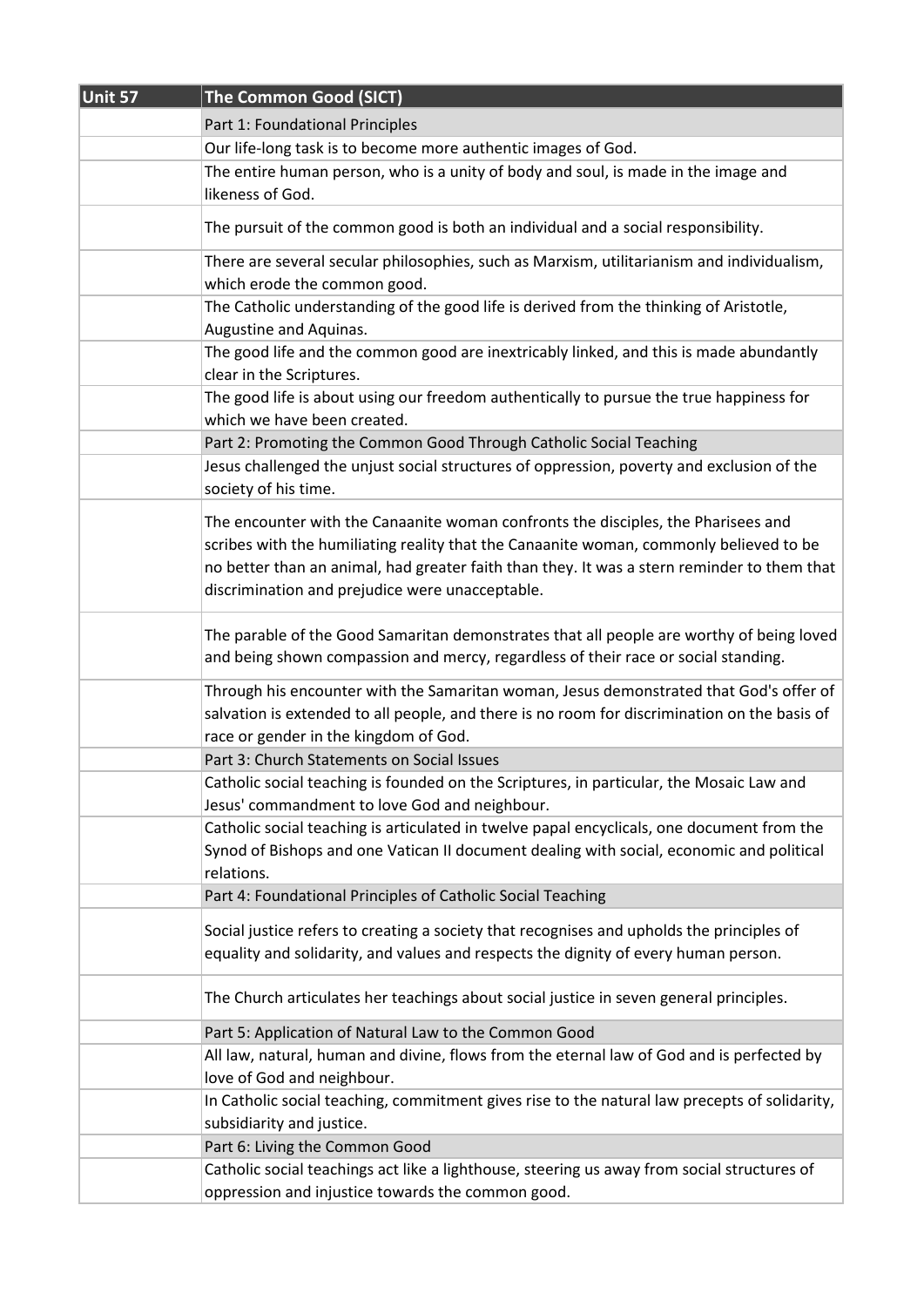| There are numerous social evils, such as slavery, poverty, unemployment and<br>discrimination, which can be eradicated by the proper application of Catholic social<br>teachings. |
|-----------------------------------------------------------------------------------------------------------------------------------------------------------------------------------|
| Slavery is a phenomenon that has existed for thousands of years and continues to this day.                                                                                        |
| Victims of the slave trade include men, women, boys and girls, but the majority are woman<br>and girls.                                                                           |
| The organisational structure of the human trafficking trade is complex.                                                                                                           |
| Human traffickers prey on people who are vulnerable to being exploited.                                                                                                           |
| There are a variety of social and cultural factors which make potential victims of human<br>trafficking vulnerable to exploitation.                                               |
| Human trafficking and slavery are problems in Australia, and in 2018 the Federal<br>Government enacted the Modern Slavery Act 2018 to restrain the slave trade in Australia.      |
| Human trafficking violates every principle of Catholic social teaching.                                                                                                           |
| In response to the growing global problem of human trafficking and enslavement, there<br>are several opportunities for Catholics to bear witness to their faith.                  |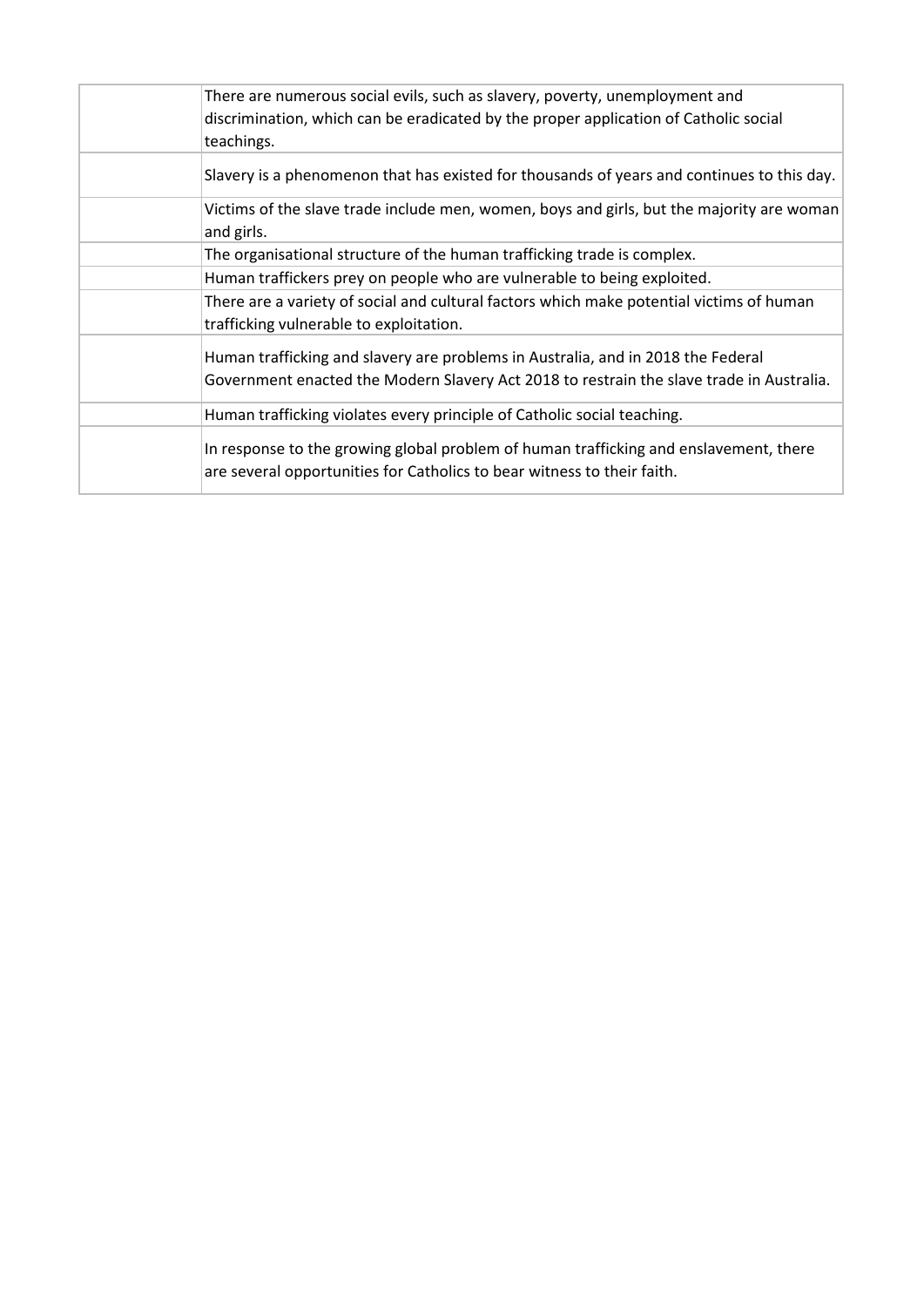| Unit 58 | <b>Set Text Study (SICT)</b>                                                                                                                                                                                                                                                                                                                                                                                                                                      |
|---------|-------------------------------------------------------------------------------------------------------------------------------------------------------------------------------------------------------------------------------------------------------------------------------------------------------------------------------------------------------------------------------------------------------------------------------------------------------------------|
|         | Part 1: Role of Sacred Texts                                                                                                                                                                                                                                                                                                                                                                                                                                      |
|         | Taken together, the Old and New Testaments are the very foundation of our Catholic<br>Christian identity.                                                                                                                                                                                                                                                                                                                                                         |
|         | After Adam and Eve broke the original covenant, God restored the relationship humanity<br>had lost with God through successive covenants, each building upon the one that preceded<br>it.                                                                                                                                                                                                                                                                         |
|         | As a result of Christ's death, resurrection and ascension, Christians have become a new<br>creation, a people set free from sin, and a people united to God in Christ.                                                                                                                                                                                                                                                                                            |
|         | Liturgy is the point of intersection between Catholic culture and spirituality, because it is<br>the vehicle by which we celebrate what God has done for us and who we are as a Catholic<br>people.                                                                                                                                                                                                                                                               |
|         | The liturgy, and the sacraments in particular, are God's way of encountering human beings<br>in their mode of existence, and thus lift a person to heaven.                                                                                                                                                                                                                                                                                                        |
|         | The liturgy of the Church consists of many components, such as prayers, readings from<br>Scripture, ritual elements and actions, and song, which are prescribed in the Church's<br>liturgical books.                                                                                                                                                                                                                                                              |
|         | The Church's liturgical texts prescribe the rites necessary for the sacraments to be validly<br>conferred, and for the Church's worship to be perfectly united to Christ.                                                                                                                                                                                                                                                                                         |
|         | Liturgical texts influence the internal and external perception of Catholic identity, because<br>they prescribe the prayers and Scripture readings, the repeated ritual actions, the rhythm<br>of the liturgical calendar, the sung texts and visual components of the liturgy.                                                                                                                                                                                   |
|         | Liturgical texts influence the external perception of what it means to be Catholic, because<br>they connect believers with their Christian origins, are a source of Catholic theology,<br>prescribe how the public worship of the Church is to be celebrated, preserve, interpret,<br>strengthen and pass on the faith, promote unity, actualise the Church as the Body of<br>Christ, and highlight the Eucharist as the source and summit of the Christian life. |
|         | Liturgical worship is significant for the Catholic community in promoting unity among<br>believers by promoting common belief, practising common worship, promoting Christian<br>living, proclaiming the Christian Scriptures, communally informing and educating, and<br>communally empowering the congregation to spread the Good News of salvation in Jesus<br>Christ.                                                                                         |
|         | Part 2: The Text of the Didache                                                                                                                                                                                                                                                                                                                                                                                                                                   |
|         | Part 3: The Didache in Context                                                                                                                                                                                                                                                                                                                                                                                                                                    |
|         | The Didache was originally transmitted orally and subsequently committed to writing in<br>response to issues that arose in the Christian house churches and the broader Church<br>generally.                                                                                                                                                                                                                                                                      |
|         | As the Christian communities became increasingly inclusive of Christian Gentiles, the need<br>arose to develop a program for the formation of Gentile converts into the Christian<br>communities.                                                                                                                                                                                                                                                                 |
|         | At first, the rules regarding membership to the Church were never scrutinised because the<br>emphasis was on converting the Jews to Christianity.                                                                                                                                                                                                                                                                                                                 |
|         | The Council of Jerusalem did not resolve the membership issue to the satisfaction of the<br>Judaisers, who dissented, effectively giving rise to two separate churches in Antioch and<br>elsewhere, which were not in full communion with each other.                                                                                                                                                                                                             |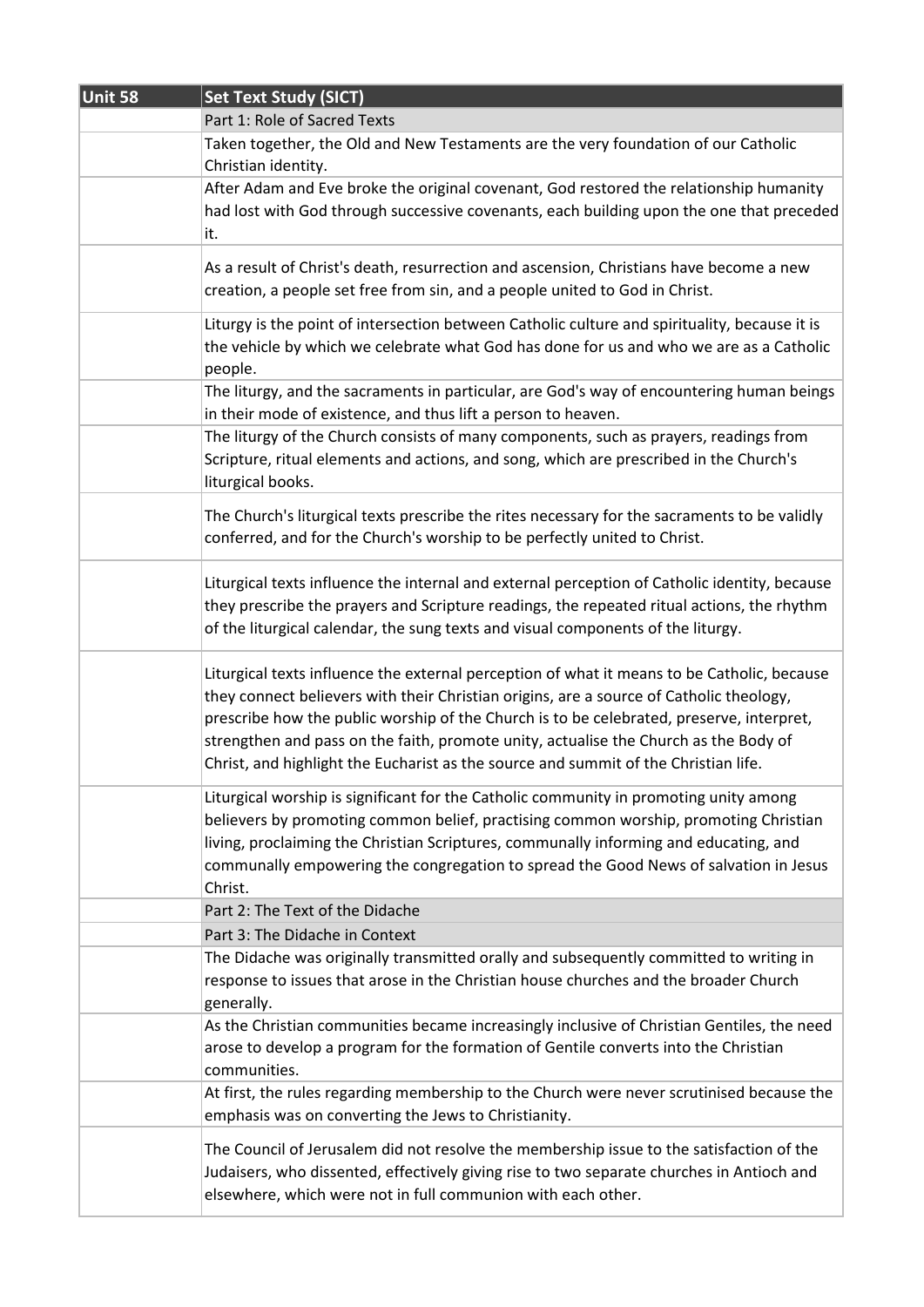| Sensitive to the need to enable full and equal Eucharistic table fellowship between Jewish<br>and Gentile Christians, the Didache outlines a very detailed training programme that<br>Gentile converts had to undertake prior to baptism, after which they were permitted to<br>share fully in the Eucharistic meal. |
|----------------------------------------------------------------------------------------------------------------------------------------------------------------------------------------------------------------------------------------------------------------------------------------------------------------------|
| Part 4: The Themes of the Didache                                                                                                                                                                                                                                                                                    |
| The Way of Life and the Way of Death outline in great detail how the Gentile catechumens<br>are to embrace the path that leads to Life and to reject the path that leads to destruction.                                                                                                                             |
| The newly baptised Gentiles were required to die to the Gentile society from which they<br>came.                                                                                                                                                                                                                     |
| The Eucharistic meal expresses the ritual separation of the Christian community from the<br>pagan world.                                                                                                                                                                                                             |
| The precautionary nature of the Didache reflects the power exercised by the communal<br>authorities (the bishops and deacons) over the itinerant apostles, prophets and teachers.                                                                                                                                    |
| The Didache mirrors the transition of the early Church from orality to textuality and<br>informal charismatic leadership to institutional authority.                                                                                                                                                                 |
| The honouring of the genuine prophets with the first fruits may also mirror the delicate<br>balance the leadership sought to maintain as the community transitioned from orality to<br>textuality and informal charismatic leadership to institutional authority.                                                    |
| Regular confession of sins is a precondition for offering a pure sacrifice to God.                                                                                                                                                                                                                                   |
| Members of the Didache community were instructed to appoint honest, humble and<br>upright men - bishops and deacons - as overseers.                                                                                                                                                                                  |
| The overarching theme of this final section of the Didache is to encourage the Christian<br>community to remain strong in faith.                                                                                                                                                                                     |
| Part 5: Textual Analysis of the Didache                                                                                                                                                                                                                                                                              |
| There are many literary devices used in the text of the Didache, which are consistent with<br>its oral transmission prior to being committed to writing, and they function to facilitate<br>memorisation and stabilise the oral tradition.                                                                           |
| As a rite of initiation, the Didache consists of a series of rituals and symbols, arranged in an<br>organised structure                                                                                                                                                                                              |
| Part 6: The Didache and the Good Life                                                                                                                                                                                                                                                                                |
| Having entered the economy of salvation through baptism, and received God's grace<br>through the theological virtues, believers are perfected by the ongoing divine grace given<br>as they learn more about their faith, participate in the life of the early Christian community<br>and celebrate the Eucharist.    |
| The catechumens and their Christian brothers and sisters were expected to govern their<br>lives by the virtues of temperance, courage, justice, prudence and generosity.                                                                                                                                             |
| With the grace of the Holy Spirit, believers grow in union with Christ as they cooperate<br>with God's saving plan by perfecting their living out of the theological and moral virtues,<br>until the day their hope of being united with God in heaven is be fulfilled.                                              |
| Part 7: Influence of the Didache on Catholic Tradition                                                                                                                                                                                                                                                               |
| The Didache gives us a snapshot of issues facing the community in Antioch and the Church<br>more generally.                                                                                                                                                                                                          |
| The Didache functions as a liturgical text, drawing believers into the liturgical worship of<br>the early Church.                                                                                                                                                                                                    |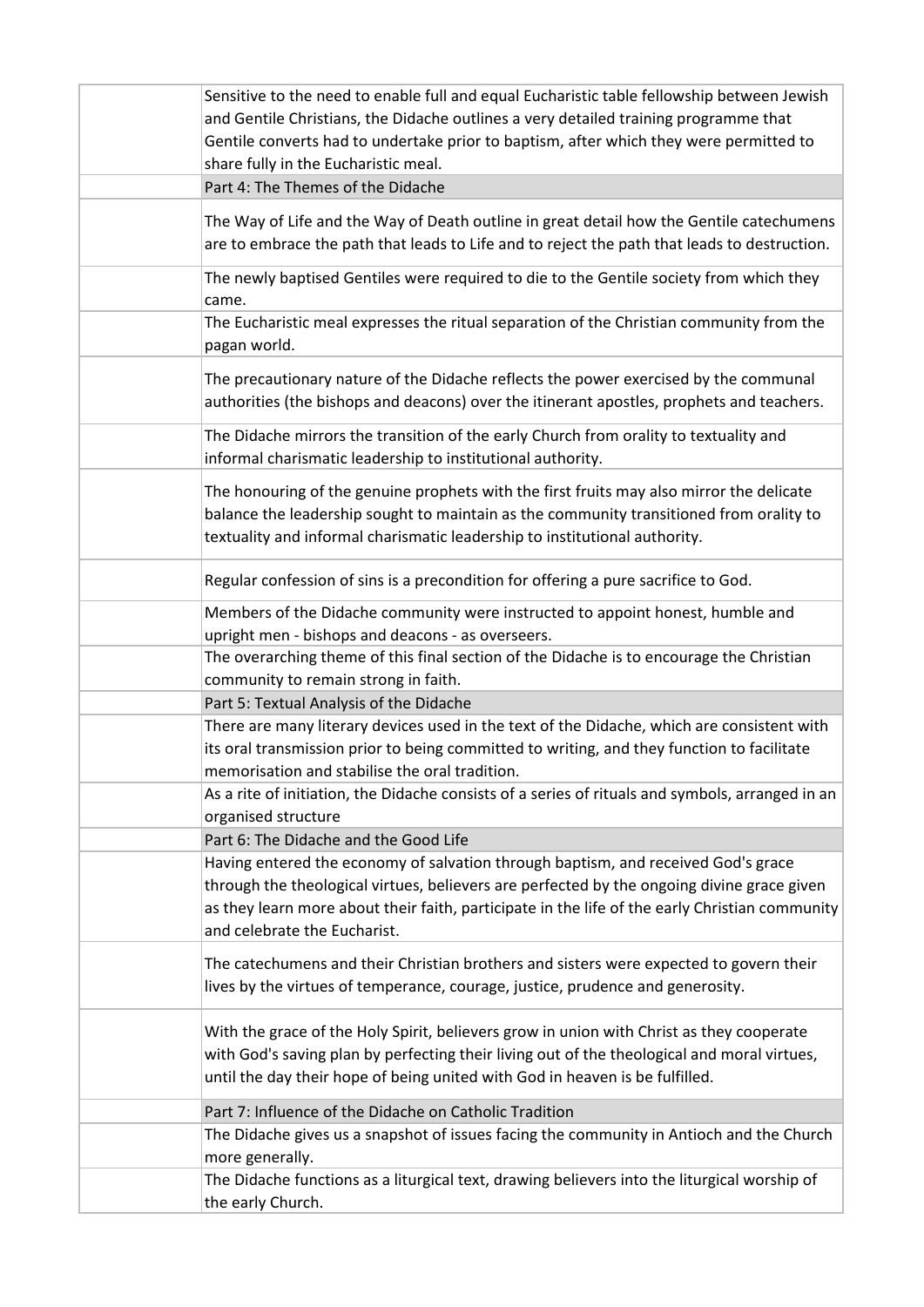| The Didache acted as a kind of springboard pointing to theological concepts, which the<br>mentors would have to explore with the catechumens.                                                                              |
|----------------------------------------------------------------------------------------------------------------------------------------------------------------------------------------------------------------------------|
| Christian texts explore in varying depths the story of salvation as it is recounted in the<br>Bible.                                                                                                                       |
| Christian texts define how the fundamental message of Christ and the Church is celebrated<br>in liturgy and prayer.                                                                                                        |
| While the Didache is primarily not theological in nature, it does define what it means to<br>live the good life, to love God and neighbour by living a virtuous life, informed by faith and<br>motivated by hope and love. |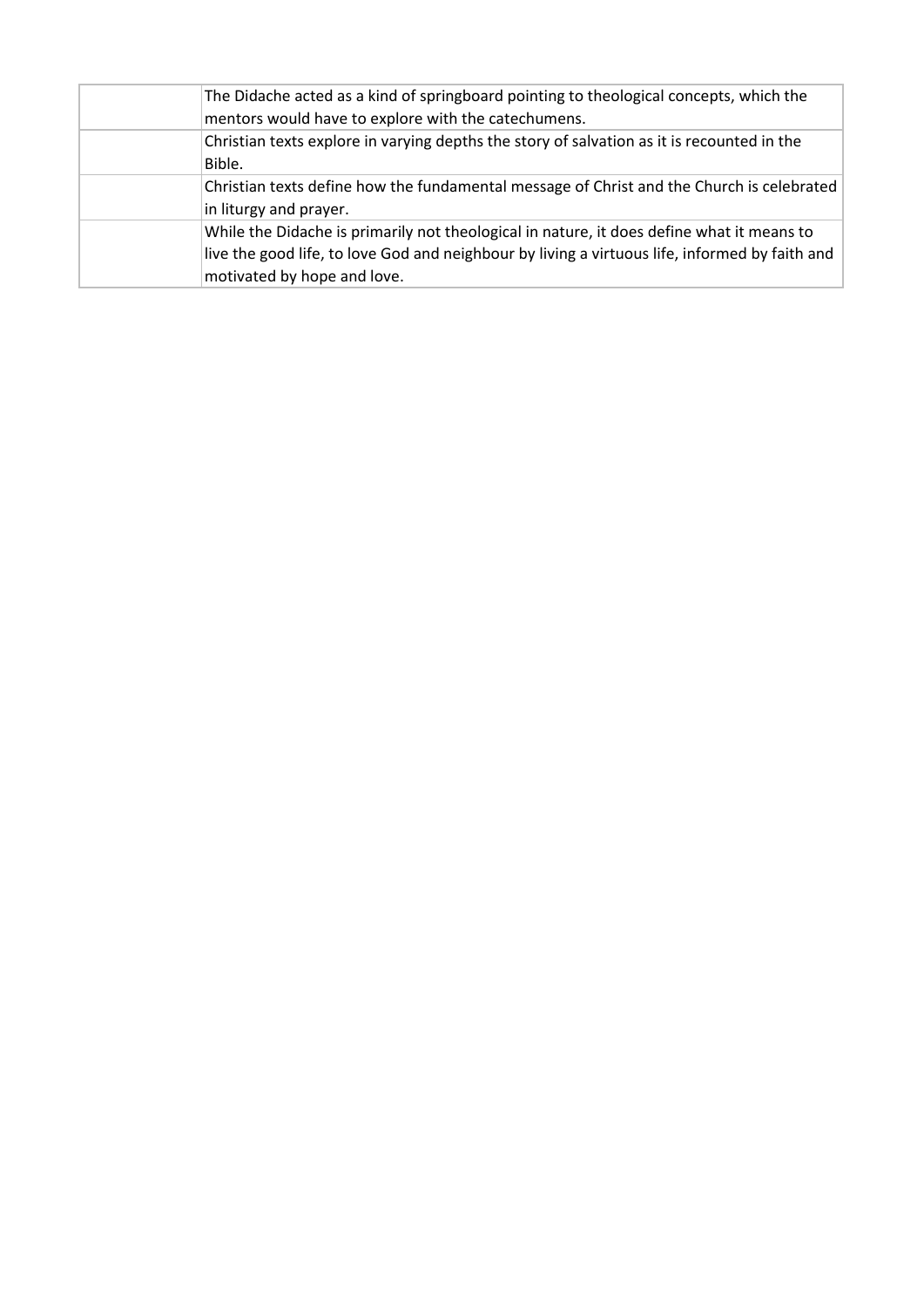| Unit 59 | The Church and the Arts (SICT)                                                                                                                                                                                        |
|---------|-----------------------------------------------------------------------------------------------------------------------------------------------------------------------------------------------------------------------|
|         | Part 1: Art as a Reflection of Human Experience                                                                                                                                                                       |
|         | Created in the image and likeness of God and created for God, human beings can inspire<br>others towards God.                                                                                                         |
|         |                                                                                                                                                                                                                       |
|         | When they are inspired by truth and love, human beings mirror God the Creator.                                                                                                                                        |
|         | Humanity's preoccupation with the beauty of the human body goes back thousands of<br>years.                                                                                                                           |
|         | The ancient Greeks saw human beauty as a divine perfection and therefore represented<br>human beings as real people, without distorting the body image.                                                               |
|         | With the advent of Christianity, the depiction of nude characters in art decreased<br>significantly.                                                                                                                  |
|         | During the thirteenth century, artistic interest in nudity began to resurface in Italy, and by<br>the renaissance nudity in art had become quite common.                                                              |
|         | During the Renaissance, the artists' focus is on Mary's inner beauty, her spiritual<br>perfection.                                                                                                                    |
|         | Religious art continues to provide an expression of human experience in modern times.                                                                                                                                 |
|         | Mary continues to be the subject of contemporary Christian artists.                                                                                                                                                   |
|         | Part 2: Importance of Art in the Church                                                                                                                                                                               |
|         | Created in the image and likeness of God and created for God, human beings can inspire<br>others towards God.                                                                                                         |
|         | Sacred art has the potential to tap into the four points of intersection between sacred art<br>and religious belief.                                                                                                  |
|         | When they are 'inspired by truth and love', human beings mirror 'God the Creator'.                                                                                                                                    |
|         | The creative arts have been of service to the Church throughout the ages.                                                                                                                                             |
|         | The earliest Christian images that we have, were painted on the walls of the catacombs.                                                                                                                               |
|         | Early paintings and inscriptions provide valuable information about the life and thought of<br>early Christianity.                                                                                                    |
|         | Early Christians gathered in house churches.                                                                                                                                                                          |
|         | After the Edict of Milan, Christianity significantly influenced the direction of Western<br>culture.                                                                                                                  |
|         | Architectural features of the Roman basilica were used in the first Christian churches.                                                                                                                               |
|         | The first Christians chanted psalms and sang hymns, following the example of Christ and<br>his apostles.                                                                                                              |
|         | During the first few centuries CE, Christians began to respond to heresies with hymns, and<br>also used chants, hymns and songs for people's edification and instruction.                                             |
|         | The story of the Church, including its life, its heroes and heroines, was presented visually<br>on the interior of church walls, particularly for the uneducated.                                                     |
|         | The Christians of Rome covered the walls, floors, domes and ceilings of their churches with<br>religious mosaics.                                                                                                     |
|         | Examples of Christian mosaics can be found in the churches of St Mary Major in Rome, San<br>Vitale in Ravenna, San Apollinare in Classe, and Hagia Sophia (Church of Holy Wisdom) in<br>Constantinople, now Istanbul. |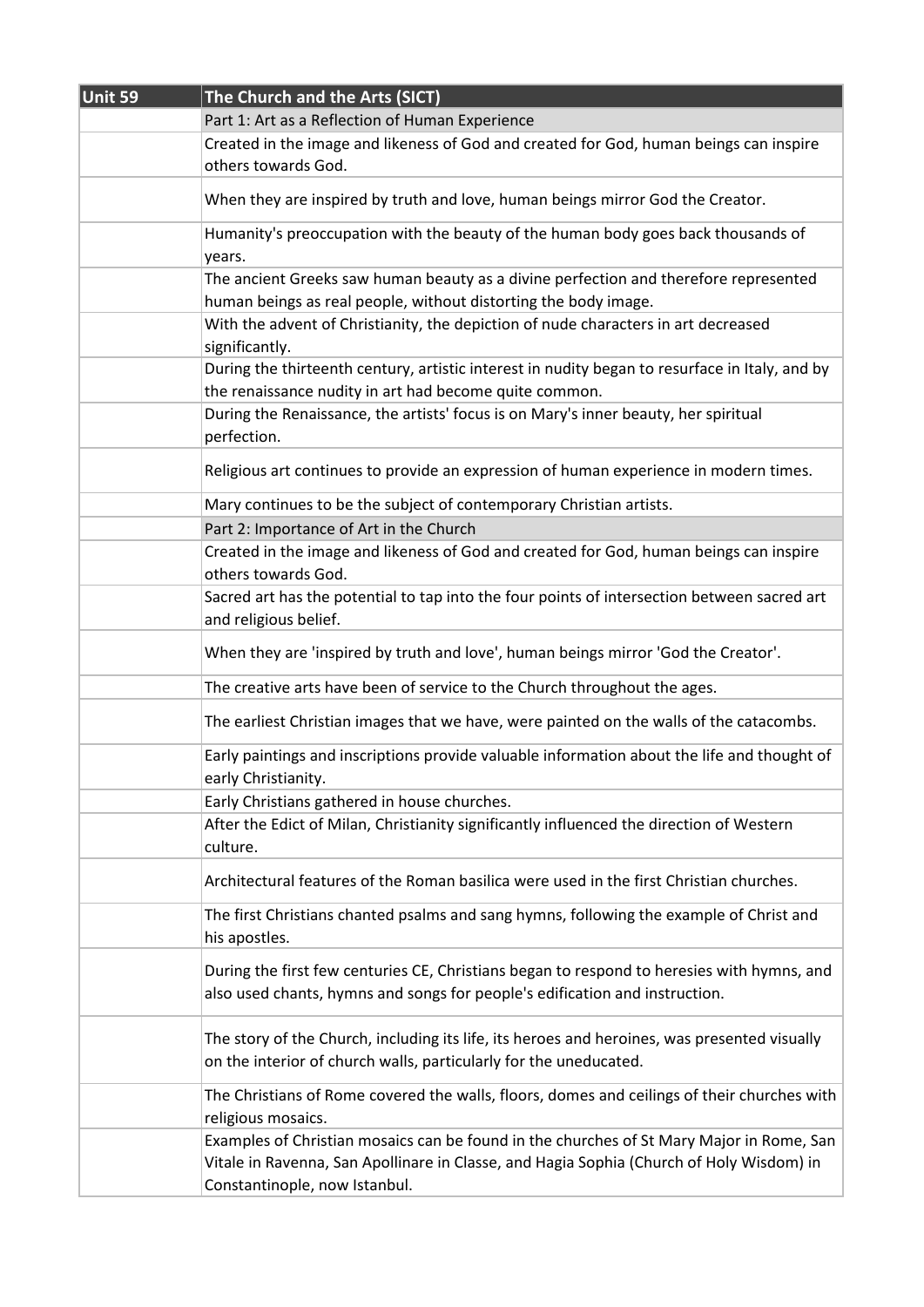| Illuminated manuscripts treated scenes from sacred history, and their role as expressions                                |
|--------------------------------------------------------------------------------------------------------------------------|
| of Christianity remains considerable.                                                                                    |
| During the Renaissance, Christian art developed within the context of the re-birth of<br>knowledge and secular learning. |
| Renaissance popes had access to funds from wealthy and aristocratic people, so they spent                                |
| the money on promoting the papacy through the arts.                                                                      |
| Renaissance expressions of Christianity through the arts were concentrated in Italy, the                                 |
| centre of Catholicism.                                                                                                   |
| Part 3: The Arts as an Expression of Faith in Renaissance Christianity                                                   |
| During the Renaissance, Christian art developed within the context of the re-birth of                                    |
| knowledge and secular learning.                                                                                          |
| Renaissance popes had access to funds from wealthy and aristocratic people, so they spent                                |
| the money on promoting the papacy through the arts.                                                                      |
| Renaissance expressions of Christianity through the arts were concentrated in Italy, the<br>centre of Catholicism.       |
| Part 4: The Arts and Belief in the Immaculate Conception                                                                 |
| Although the dogma of the Immaculate Conception was not formally pronounced until                                        |
| 1854 by Pope Pius IX, it dates back to the very early Church.                                                            |
|                                                                                                                          |
| The development of artistic works depicting the Immaculate Conception follows a pattern                                  |
| similar to the emerging understanding of the doctrine in the Church.                                                     |
| Part 5: The Truth and Beauty of the Annunciation in Art                                                                  |
| The profound significance and beauty of the divinely revealed truth of the Annunciation                                  |
| must be understood in the context of the incarnation, and the human condition which                                      |
| made it necessary for God to assume a human nature in Jesus of Nazareth.                                                 |
| Through the incarnation God sent His Son in complete solidarity and identity with                                        |
| humankind in its existence under the powers of sin and death in order to redeem                                          |
| humanity.                                                                                                                |
| Mary's humble and trusting submission to the will of God at the Annunciation made the                                    |
| incarnation possible.                                                                                                    |
| Over the centuries, artists have used many to depict the truth, goodness and beauty                                      |
| revealed in the Annunciation.                                                                                            |
| Fra Angelico's The Annunciation in the Convent of San Marco reveals the truth, goodness                                  |
| and beauty of the moment of Mary's conception.                                                                           |
| Part 6: Mary - Perfect Disciple and Mother of the Church                                                                 |
| Mary is a disciple, not because of her blood relationship to Jesus, but because she heard                                |
| the word of God and acted on it.                                                                                         |
| Mary teaches us that we are called to live a life of virtue, the good life, a life centred on                            |
| doing the true good so that we may ever be in God's presence.                                                            |
| Scripture and art convey the notion that Mary heard the word of God and acted on it with                                 |
| perfect faith, thereby blessing all believers by pointing them to Jesus.                                                 |
| Discipleship calls for an openness to encounter Christ in faith through the people we meet                               |
| each day.                                                                                                                |
| Although not explicitly stated in the gospels, Mary played an active part in Jesus' ministry,                            |
| and was present at the key events of his adult life.                                                                     |
| Mary's growing awareness of her role as a disciple is powerfully conveyed in the questions                               |
| posed in the song titled, 'Mary did you know?' by Pentatonix.                                                            |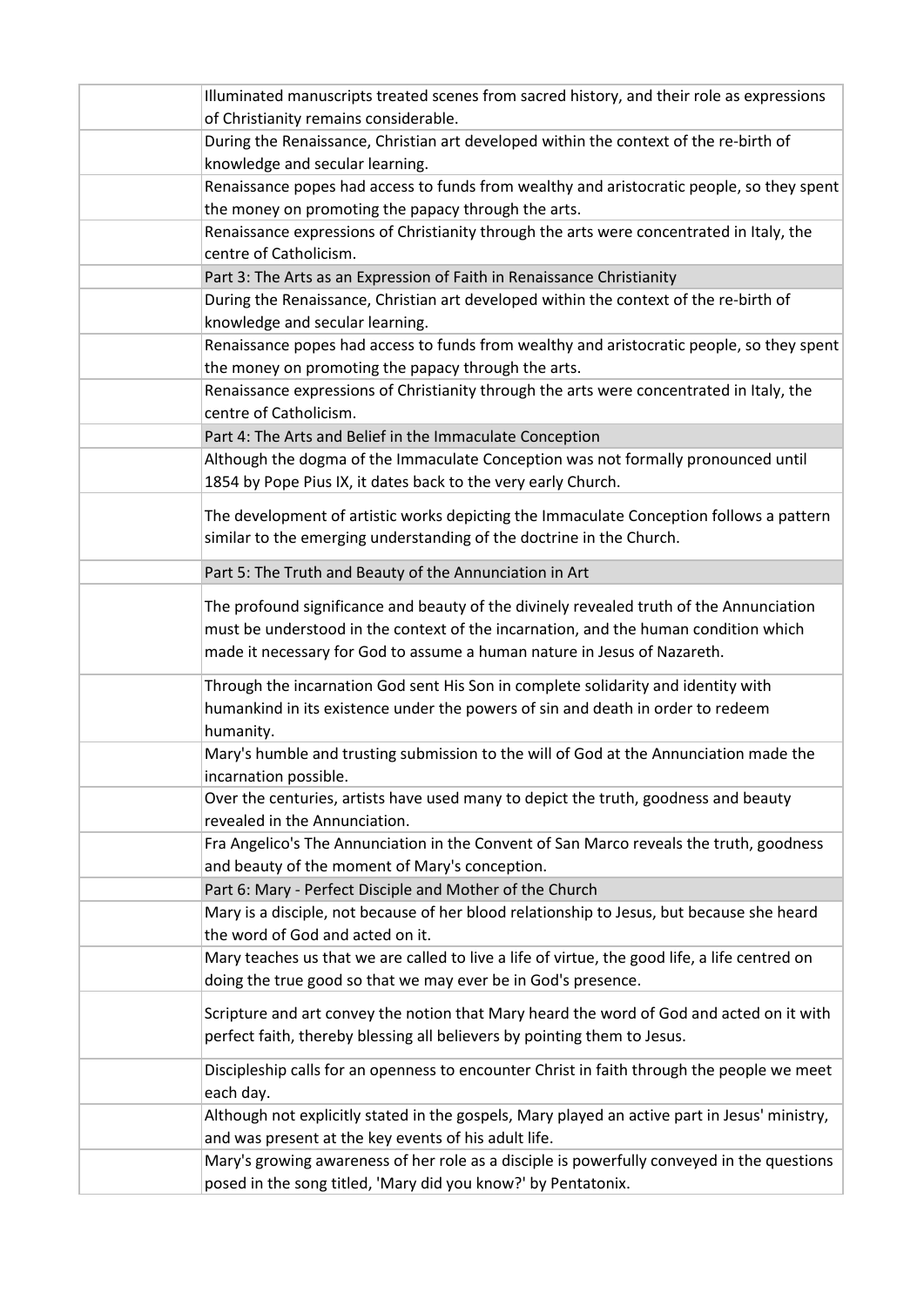| The crucifixion scenes depicted in artistic works vividly and dramatically present Mary as<br>the perfect disciple, who shared in her son's pain and suffering as he died on the cross. |
|-----------------------------------------------------------------------------------------------------------------------------------------------------------------------------------------|
| When we accept suffering in faith, hope and love, as Mary did, we become more authentic<br>images of God.                                                                               |
| Mary points humanity to Christ through the Church, and Christ works in the Church, which<br>through the power of the Holy Spirit points believers to God the Father.                    |
| Marian art facilitates our ongoing encounter with the Son of God through the Church.                                                                                                    |
| By reflecting on Marian art we learn that we encounter Christ through the Church by<br>becoming missionary disciples.                                                                   |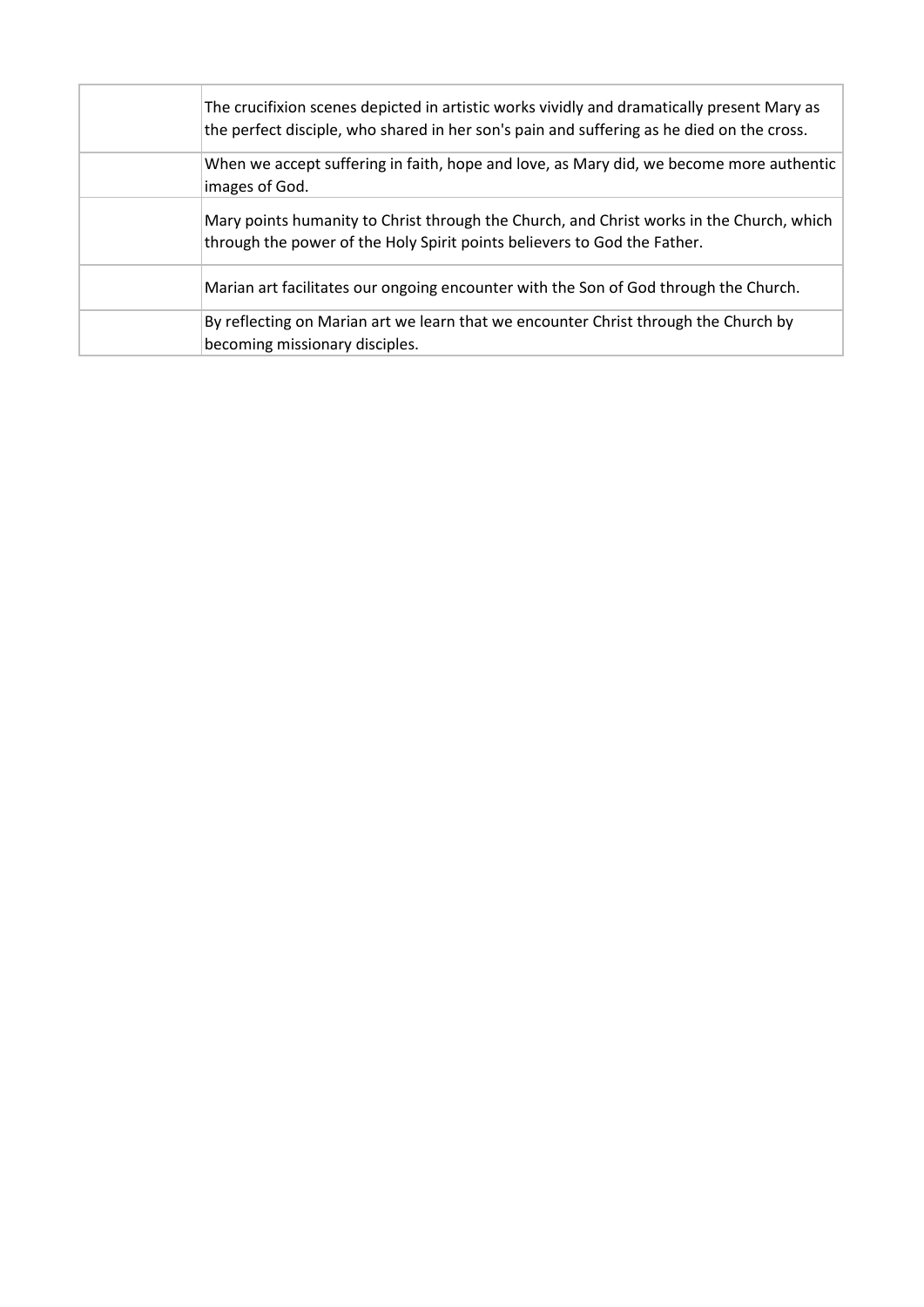| Unit 60 | The Church and First Peoples (SICT)                                                            |
|---------|------------------------------------------------------------------------------------------------|
|         | Part 1: The Emerging Mission of the Early Church                                               |
|         | From the very beginning, the Church was called to further the mission of Jesus by making       |
|         | disciples of all nations.                                                                      |
|         | There are interpretive difficulties associated with uncovering the unfolding missionary        |
|         | activity of the early Church.                                                                  |
|         | The early Church's mission to the Gentiles was replete with difficulties, divisions, hardships |
|         | and persecution.                                                                               |
|         | Part 2: Historical Development of Mission Theology                                             |
|         | The missionary activity of the early Church gave rise to a theology, which emphasised the      |
|         | expansion of the kingdom of God by winning souls for Jesus.                                    |
|         | When Christianity became the official religion of the Roman Empire in the fourth century,      |
|         | the direction of missionary activity shifted from a mission that formerly belonged to all      |
|         | Christians, to priests, monks and nuns, whose specific task was to proclaim the Gospel in      |
|         | foreign lands.                                                                                 |
|         | Pope Honorius III was the first to articulate the mission theology of the Church in a papal    |
|         | bull in 1225.                                                                                  |
|         | Prior to the twentieth century, the mission theology of the Church conveyed a vivid sense      |
|         | of human helplessness and sinfulness that necessitated missionary activity, because those      |
|         | outside the Church needed salvation.                                                           |
|         | Three major developments in the theology of mission evolved at the Second Vatican              |
|         | Council.                                                                                       |
|         | Evangelii Nuntiandi (1975) evangelisation with the proclamation of the kingdom of God,         |
|         | and calls Catholic Christians to bear witness by words and actions that God loves the world.   |
|         |                                                                                                |
|         | Chrsitifideles Laici (1988) defines the mission of the laity as a sharing in the priestly,     |
|         | prophetic and kingly mission of Christ.                                                        |
|         | Redemptoris Missio (1990) couches the necessity of missionary activity in terms of God's       |
|         | self-revelation in the gospels.                                                                |
|         | Verbum Dei (2010) invites people to encounter Christ through the power of the Holy Spirit.     |
|         |                                                                                                |
|         | Evangelii Gaudium (2013) pays particular attention to the social dimension of Christ's         |
|         | mission of redemption which all the baptised share as missionary disciples.                    |
|         |                                                                                                |
|         | Part 3: The Missionary Church among the Guarani Indians in Colonial Latin America              |
|         | The Guarani Indians were a warlike people, who subsisted on fishing, horticulture, and         |
|         | hunting and gathering in the lush forest environment, and practised cannibalism and            |
|         | polygamy.                                                                                      |
|         | By and large, the Spanish settlers mistreated the Guarani people.                              |
|         | The Jesuit reductions offered the Guarani Indians safety and became an important               |
|         | structure for Christianising, educating and civilising them.                                   |
|         |                                                                                                |
|         | The missionary activity of the Church was regarded as a priority to ensure that the            |
|         | indigenous peoples were converted to Catholic Christianity and remained within the fold of     |
|         | the Roman Catholic Church at a time when Protestant missionary activity was expanding.         |
|         | The Jesuit mission theology was based on the premise that the Guarani Indians were sinful      |
|         | pagans in need of salvation, because there was no forgiveness of sins and salvation outside    |
|         | the Church.                                                                                    |
|         |                                                                                                |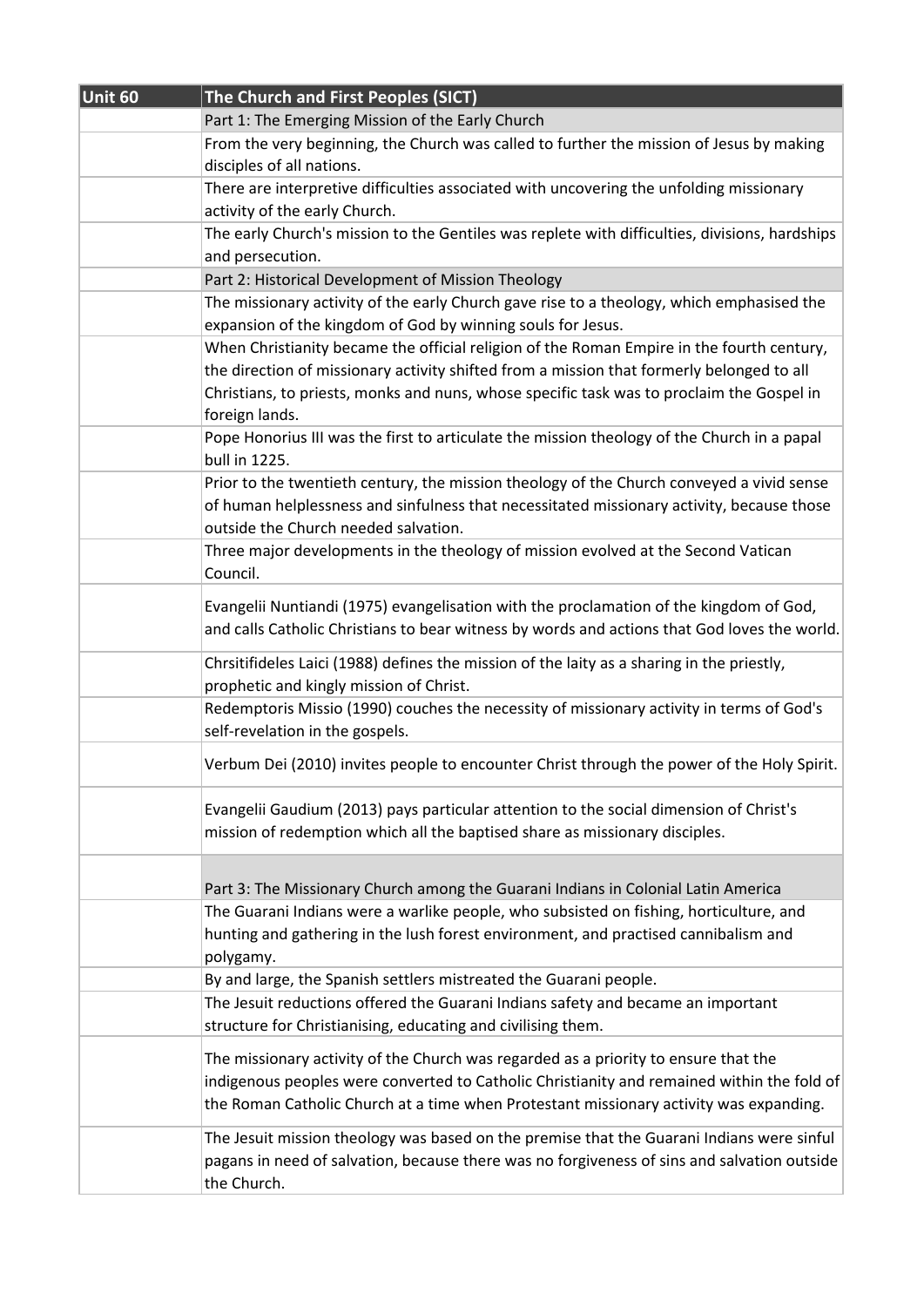| The sacraments played an essential role in protecting the Guarani people from 'sins of the<br>flesh' and were regarded as the 'gateway' to the life of devotion required for salvation.                                                                                                                              |
|----------------------------------------------------------------------------------------------------------------------------------------------------------------------------------------------------------------------------------------------------------------------------------------------------------------------|
| The Jesuit fathers left a deeply religious native population who was devoted to the Catholic<br>faith.                                                                                                                                                                                                               |
| The Jesuit fathers empowered the Guarani Indians to become self-sufficient and free.                                                                                                                                                                                                                                 |
| Part 4: Beagle Bay Mission                                                                                                                                                                                                                                                                                           |
| The religious, social and political contexts of nineteenth century Australia were conducive<br>to the establishment of missions for the Aboriginal and Torres Strait Islander people.                                                                                                                                |
| Beagle Bay mission was established by the French Trappist monks in 1890 and later taken<br>over by the Pallottine priest and brother who were assisted by the Sister of Saint John of<br>God.                                                                                                                        |
| The Pallottines and sisters were great role models and set an authentic example of what it<br>meant to be a Catholic in the pre-Vatican II Church.                                                                                                                                                                   |
| In the Australian context, the mission theology of the Church was to convert the Aboriginal<br>and Torres Strait Islander people to Catholicism, teach them the civilised way of the 'white'<br>world and to nourish them spiritually through the administration of the sacraments, the<br>Eucharist, in particular. |
| While many Aboriginal people in the Kimberley region, who were sent to Beagle Bay<br>mission, were traumatised by the loss of their indigenous identity, the mission did have a<br>profoundly positive influence on the children sent there.                                                                         |
| Part 5: Indigenous Expressions of the Catholic Faith                                                                                                                                                                                                                                                                 |
| The challenge for the Church is to reflect the face of Christ in an Aboriginal way, rather<br>than a 'white' - even multicultural - European way.                                                                                                                                                                    |
| Inculturation, to be authentic, requires the participation of the Aboriginal and Torres Strait<br>Islander people, because only they understand Aboriginal culture.                                                                                                                                                  |
| The rituals and texts of the Mass celebrated by indigenous communities are adapted to<br>reflect and respect the Aboriginal and Torres Strait Islander people's culture.                                                                                                                                             |
| The Aboriginal and Torres Strat Islander people give expression to their faith through<br>architecture and art.                                                                                                                                                                                                      |
| Part 6: The Prophetic Mission of the Church                                                                                                                                                                                                                                                                          |
| As citizens of the city of God, St Paul says we are part of God's household and part of a<br>building that has Jesus as its cornerstone and the apostles and prophets as the<br>foundations.                                                                                                                         |
| Christians are called to give hope to the building of the 'city of God, the civilisation of love'.                                                                                                                                                                                                                   |
| Jesus announced that the Spirit of the Lord had anointed him and sent him to bring good<br>news to the poor, to proclaim liberty to captives and sight to the blind; to set the<br>downtrodden free and proclaim the Lord's favour (Lk 4:18).                                                                        |
| Building a city and 'civilisation of love' is the task and vocation of each person individually<br>and with others.                                                                                                                                                                                                  |
| Justice is understood to be fair dealing in relationships with others, individually and<br>communally.                                                                                                                                                                                                               |
| Part 7: Fulfilling the Christian Mission                                                                                                                                                                                                                                                                             |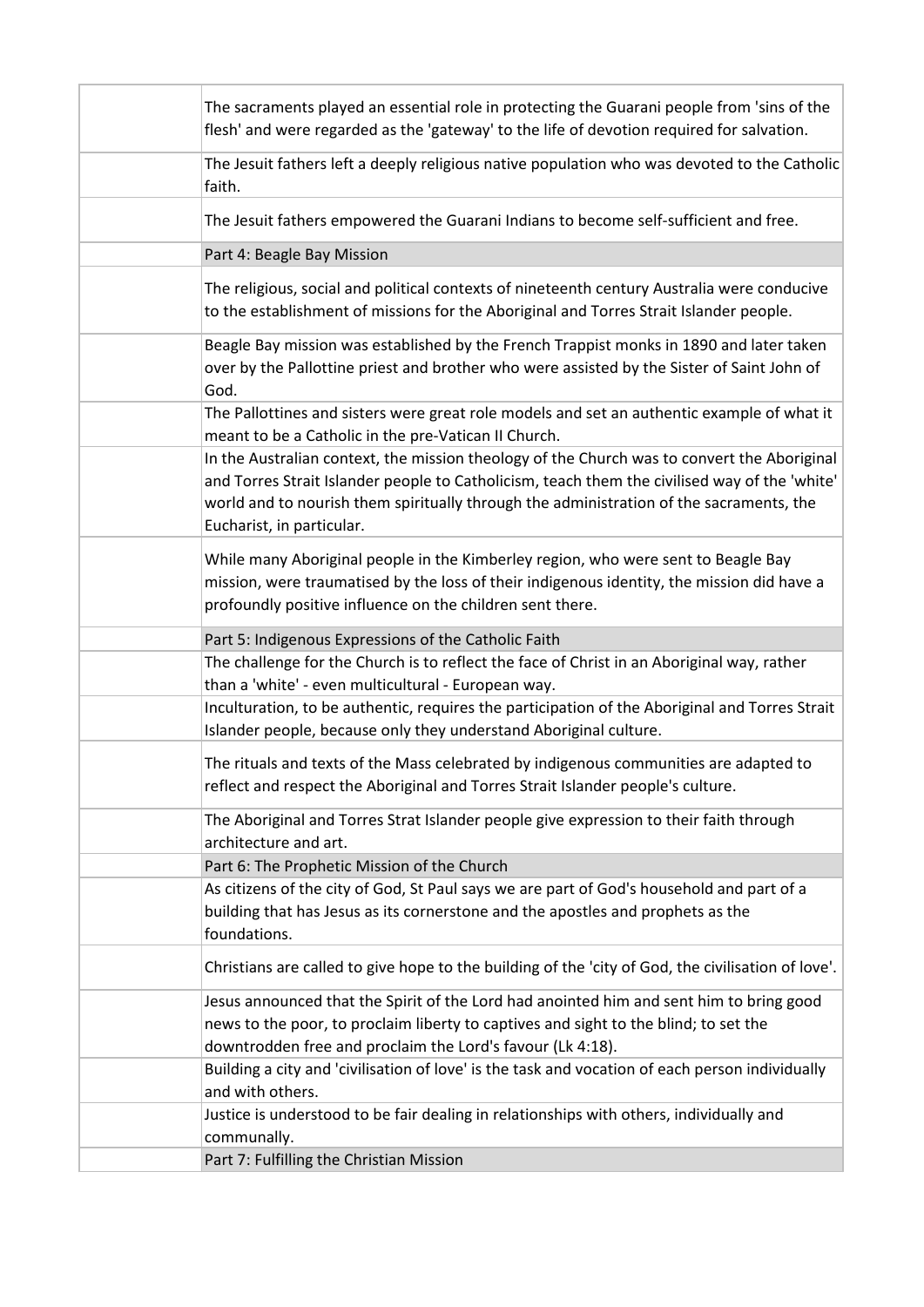| Poverty is present in Australia among Aboriginal and Torres Strait Islander people, young<br>people and students, women and sole parents, people with disabilities, children, the |
|-----------------------------------------------------------------------------------------------------------------------------------------------------------------------------------|
| homeless, and those in rural communities.                                                                                                                                         |
| Every human being has a personal worth and our task is to acknowledge and develop that<br>worth.                                                                                  |
| Aboriginal spirituality offers us the same qualities Jesus spoke of in the beatitudes.                                                                                            |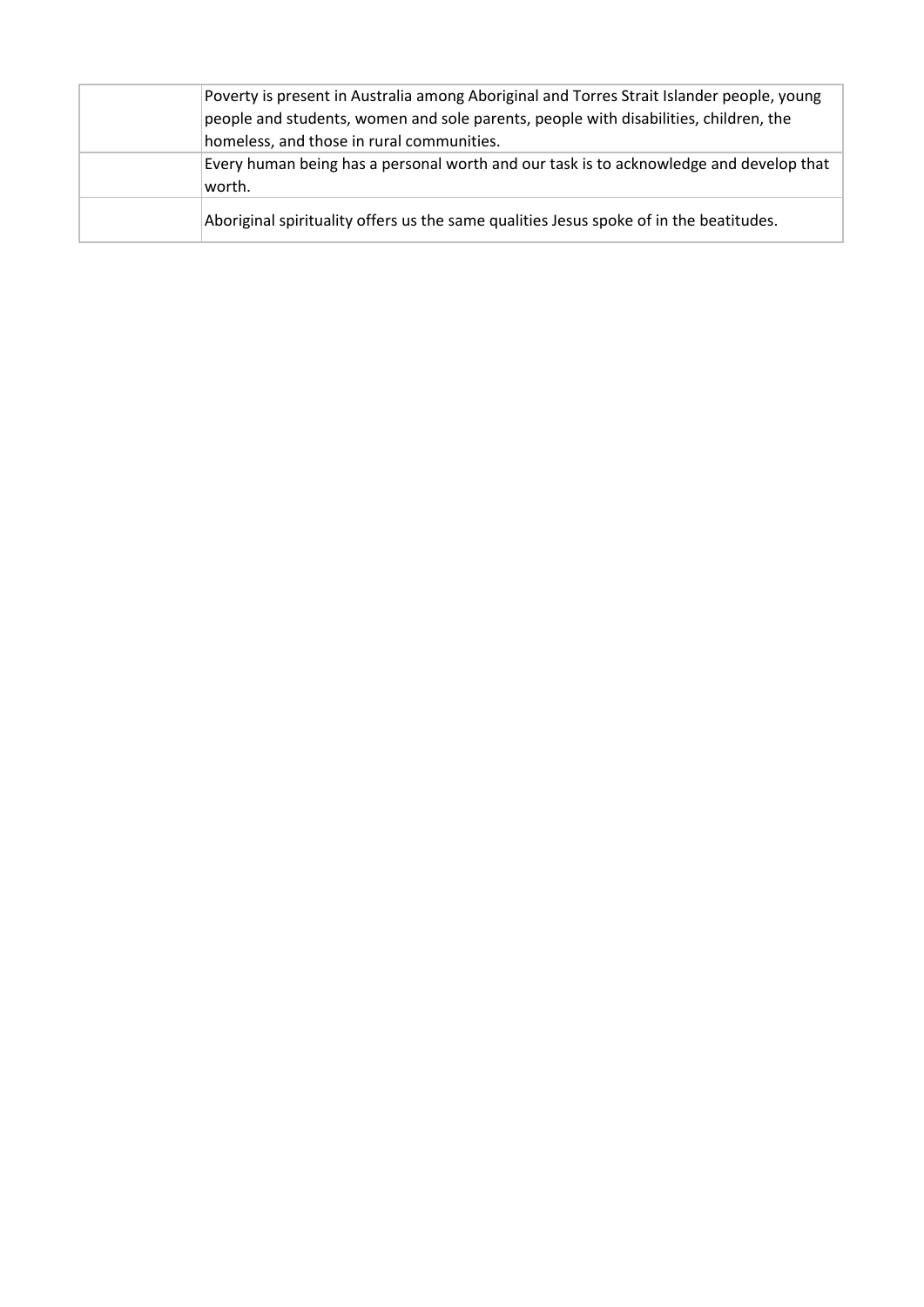| Unit 61 | The Church and the Contemporary World (SICT)                                                 |
|---------|----------------------------------------------------------------------------------------------|
|         | Part 1: I Will Give You Living Water (John 4:10)                                             |
|         | John's account of the Samaritan woman at the well embodies the central purpose of            |
|         | mission, to bring people together to hear the Gospel and to respond to the Word of God       |
|         | by becoming disciples.                                                                       |
|         | Part 2: Missionary Mandate, Word, Witness and Dialogue                                       |
|         | Key scripture and authoritative texts highlight the missionary mandate given by Christ.      |
|         | The missionary mandate comes from a personal encounter with Christ.                          |
|         | The missionary work of Saint Paul and Pope Saint John Paul II demonstrate how dialogue       |
|         | and encounter is word and witness in different cultural, political, religious and historical |
|         | contexts.                                                                                    |
|         | Part 3: Context of the Contemporary Church                                                   |
|         |                                                                                              |
|         | The Western world, including Australia, is becoming increasingly pluralist and secular.      |
|         | Part 4: Plurality - Reasons and Implications                                                 |
|         | There are many reasons contributing to the pluralist and secular culture of Australia and    |
|         | the western world more generally, and these present challenges for the Church.               |
|         |                                                                                              |
|         | The Catholic Church in Australia is remarkably active and effective in carrying out the      |
|         | ministry of the Church in what is essentially a pluralist and secularist society.            |
|         |                                                                                              |
|         | Part 5: New Evangelisation                                                                   |
|         | The Church needs to engage in the contemporary world through new evangelisation.             |
|         | New evangelisation has six dimensions.                                                       |
|         | The new evangelisation program follows the same pattern as the story of the woman at         |
|         | the well.                                                                                    |
|         | The Church offers numerous avenues for encountering Christ.                                  |
|         | The Church can and does respond to the spiral of silence using the model adopted by          |
|         | Antioch.                                                                                     |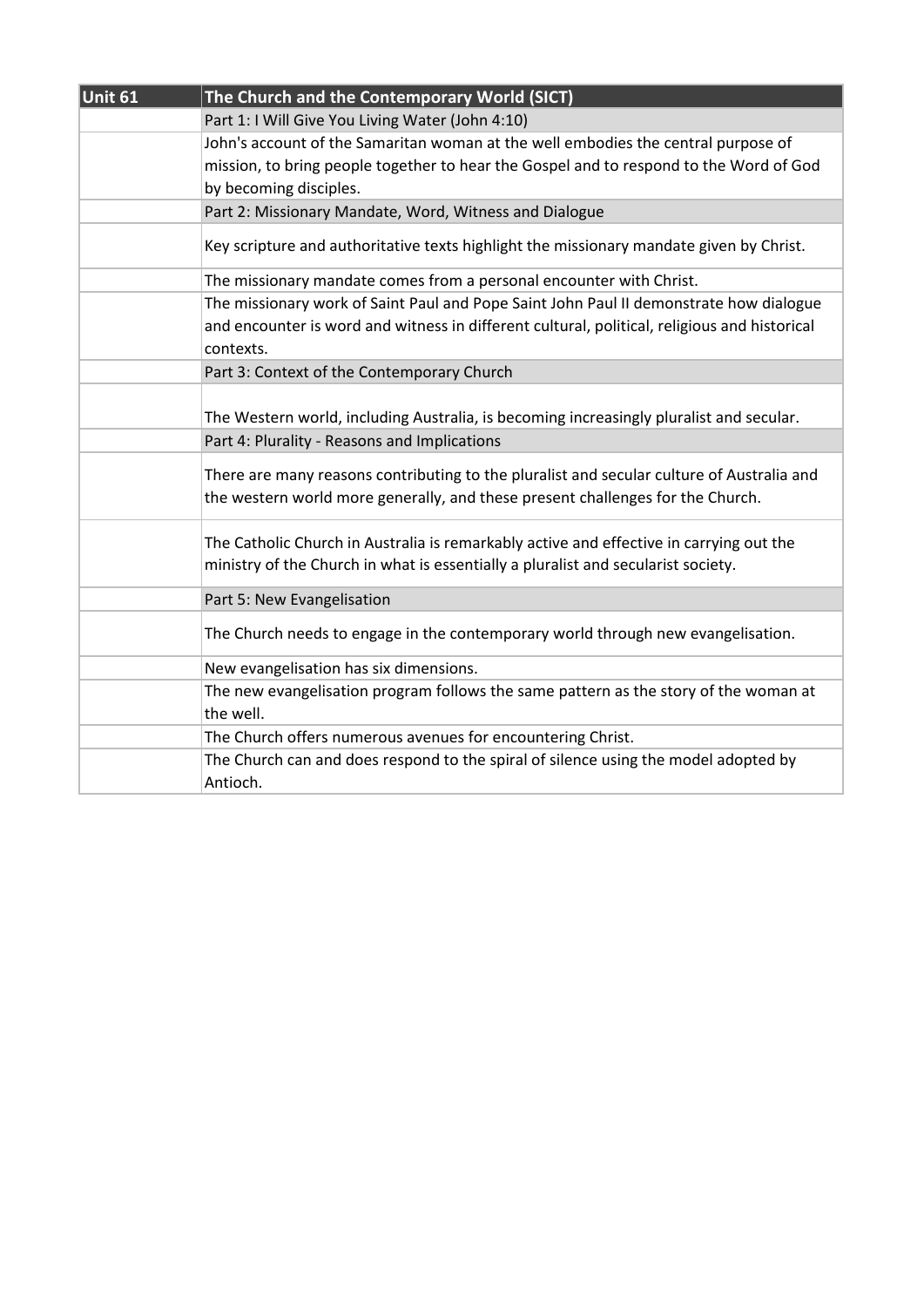| Unit 62 | <b>Religion and Peace - Islam (SOR)</b>                                                        |
|---------|------------------------------------------------------------------------------------------------|
|         | Part 1: Overview                                                                               |
|         |                                                                                                |
|         | The topic, Religion and Peace, in the Understanding Faith Resource, focuses on the             |
|         | characteristic responses of three world religious traditions - Christianity, Judaism and Islam |
|         | - to the concept of peace. The topic is directed towards the syllabus requirements for the     |
|         | NSW Stage Six HSC Studies of Religion II. The syllabus states that TWO religious traditions    |
|         | are to be selected for integrated study in each of the following areas:                        |
|         | expression of peace in the sacred texts of the tradition                                       |
|         | significant teachings about peace                                                              |
|         | the religious tradition's contributions to inner peace of the individual                       |
|         | the religious tradition's contributions to world peace.                                        |
|         | Part 2: Concept of Peace in Islam                                                              |
|         | Nature of peace                                                                                |
|         | Islam as a religion of peace                                                                   |
|         | Importance of peace                                                                            |
|         | Part 3: How Peace is Informed by the Qur'an and Hadith                                         |
|         | Meaning of Qur'an, Sunnah and Hadith                                                           |
|         | Justice                                                                                        |
|         | Crime and punishment                                                                           |
|         | Forgiveness                                                                                    |
|         | Good, evil and suffering                                                                       |
|         | Part 4: Two Teachings About Peace                                                              |
|         | Peaceful coexistence: the first centuries                                                      |
|         | Peaceful coexistence today                                                                     |
|         | Lesser Jihad                                                                                   |
|         | Is Islam a religion of peace?                                                                  |
|         | Part 5: How Islam Guides the Individual to Inner Peace                                         |
|         | Meaning of Islam                                                                               |
|         | The human condition                                                                            |
|         | <b>Nafs</b>                                                                                    |
|         | Pathway to inner peace                                                                         |
|         | Ethics and spirituality                                                                        |
|         | The Five Pillars                                                                               |
|         | Part 6: How Islam Contributes to World Peace                                                   |
|         | Said Nursi                                                                                     |
|         | Mohamed Albaradei                                                                              |
|         | Shirin Ebadi                                                                                   |
|         | Hawa Abdi                                                                                      |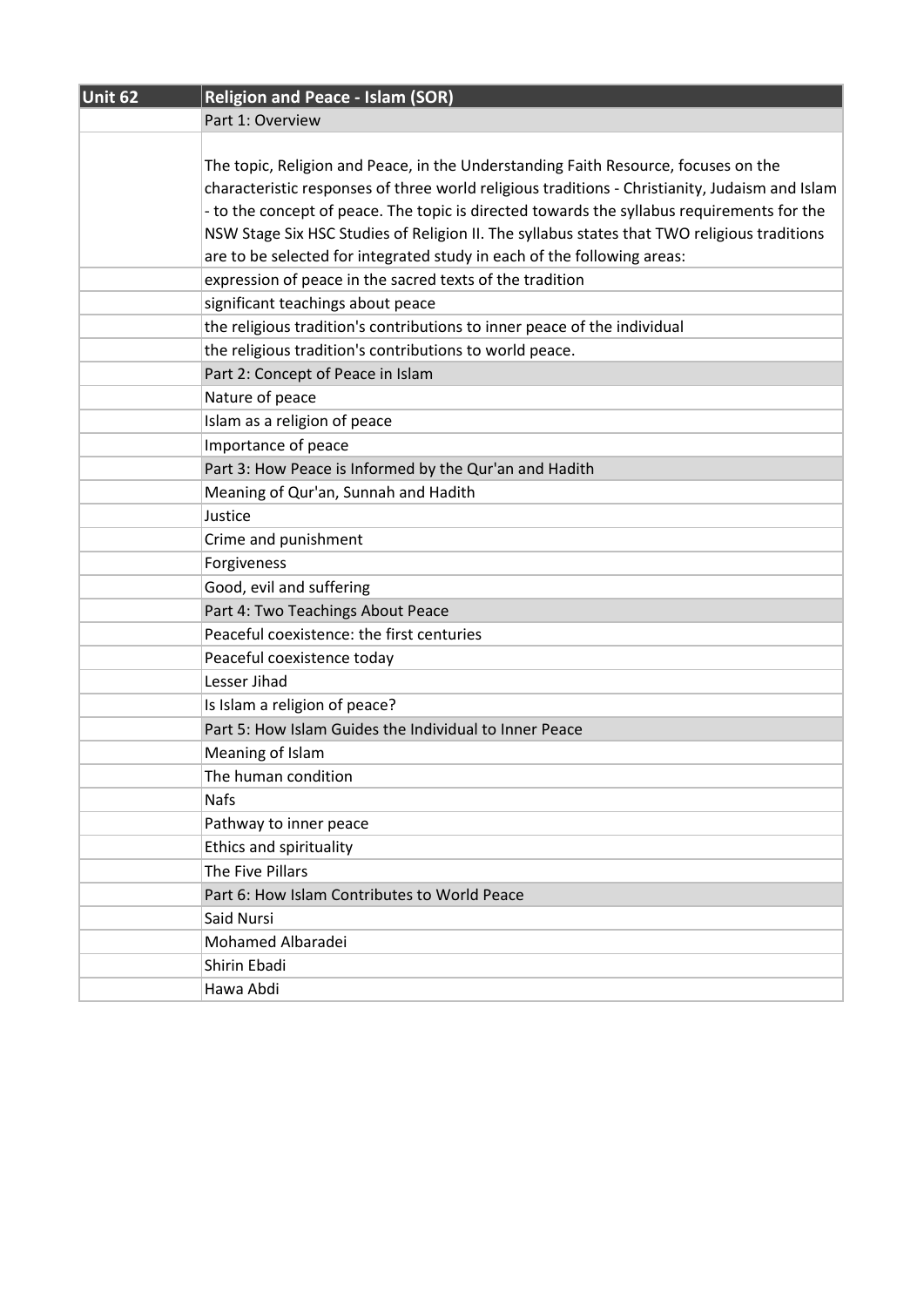| Unit 63 | <b>Religion and Non-Religion (SOR)</b>                                                       |
|---------|----------------------------------------------------------------------------------------------|
|         | Part 1: Overview                                                                             |
|         |                                                                                              |
|         | The topic, Religion and Non-Religion, in the Understanding Faith Resource, focuses on the    |
|         | human search for meaning through religion and non-religion. The topic is directed towards    |
|         | the syllabus requirements for the NSW Stage Six HSC Studies of Religion II. The syllabus     |
|         | states that each of the following areas are to be selected for integrated study:             |
|         | The religious dimension in human history                                                     |
|         | New religious expression                                                                     |
|         | Non-religious worldviews                                                                     |
|         | The difference between religious and non-religious worldviews.                               |
|         | Part 2: Religious Dimension in History                                                       |
|         | Introduction                                                                                 |
|         | Animism - animism as religious expression; features of animism                               |
|         | Polytheism - the Mesopotamian pantheon; the ancient Greek (Roman) pantheon: the              |
|         | Egyptian pantheon                                                                            |
|         | Monotheism - the ancient Near East; ancient Greece; Judaism                                  |
|         | Part 3: The Significance of the Religious Dimension                                          |
|         | Nature of the religious dimension                                                            |
|         | Personal well-being                                                                          |
|         | Intrinsic religiosity and person well-being - meaning and purpose for the individual; social |
|         | cohesion; marriage and family; morality and ethics                                           |
|         | Social cohesion and transformation - religion as an agent of social cohesion                 |
|         | Religion as an agent of social transformation - Liberation Theology; Catholic Church in      |
|         | colonial Australia; Protestant Reformation                                                   |
|         | Adherents of world religions - geographical distribution                                     |
|         | Part 4: New Religious Expression                                                             |
|         | Introduction                                                                                 |
|         | Rise of modern new religious movements                                                       |
|         | New Age spirituality                                                                         |
|         | Search for personal fulfilment - New Age as a source of personal fulfilment                  |
|         | Seeking ethical guidelines - New Age as a source of ethical guidance                         |
|         | Seeking to understand one's place in society - New Age as a source of building relationships |
|         | Growth in new religious expressions - materialism                                            |
|         | Rise of other new religious movements - Hare Krishna; Happy Science movement;                |
|         | Pastafarianism (Church of the Flying Spaghetti Monster); Deep Ecology; Ecospirituality;      |
|         | Falun Gong; Dudeism                                                                          |
|         | Religious worldviews                                                                         |
|         | Part 5: Non-Religious Worldviews                                                             |
|         | Introduction                                                                                 |
|         | Agnosticism                                                                                  |
|         | Atheism - practical atheists; pseudo-atheists; absolute atheists                             |
|         | Humanism - early forms; rationalist humanism; scientific humanism; contemporary              |
|         | humanism                                                                                     |
|         | Examples of non-religious worldviews - Adolf Hitler's worldview; Albert Einstein's           |
|         | worldview; Fred Hollow's worldview                                                           |
|         | Importance of a person's worldview                                                           |
|         | Religious and non-religious worldviews - types of worldviews                                 |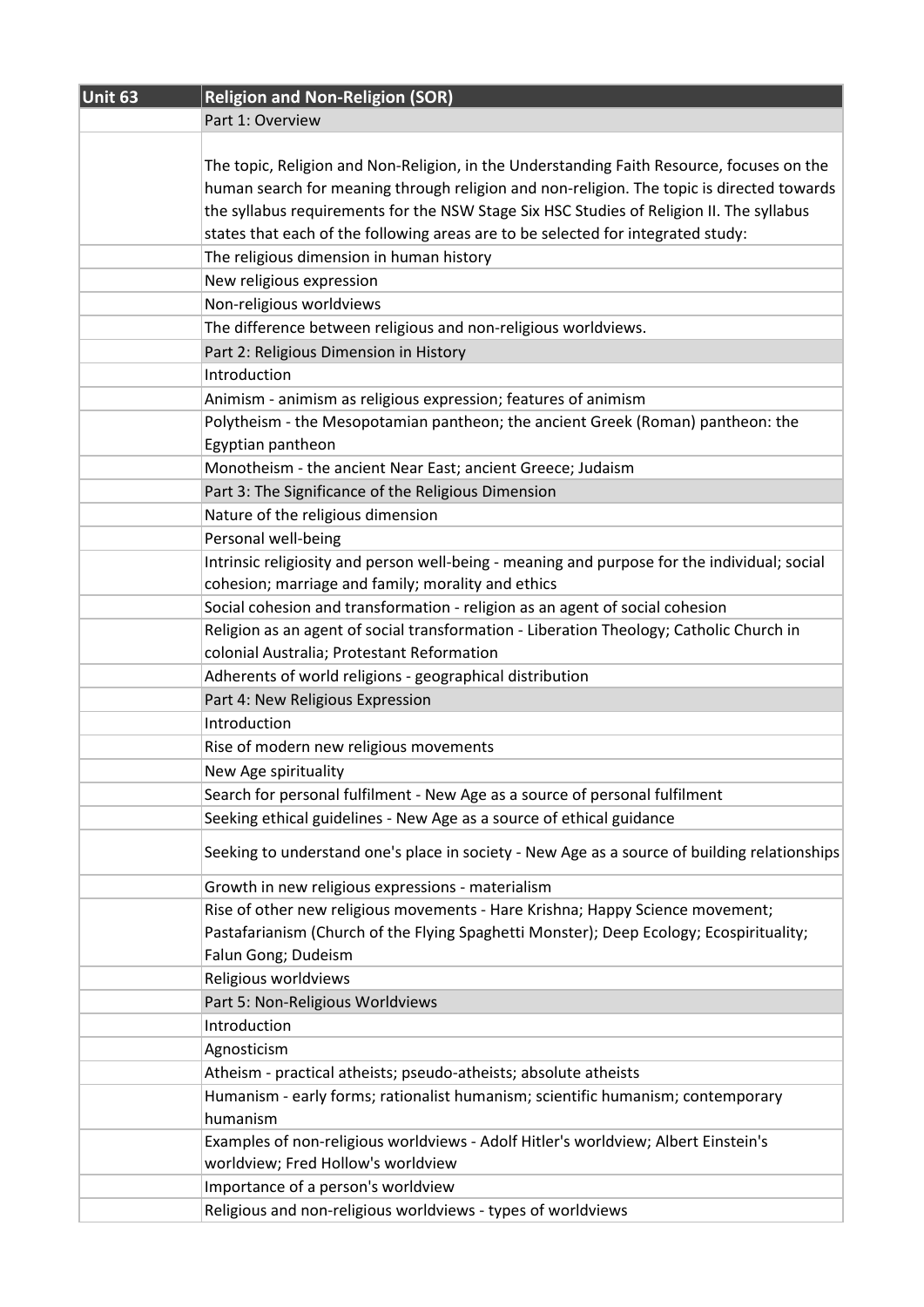| Humanism - the transcendent; the human person; the social responsibility     |
|------------------------------------------------------------------------------|
| Christianity - the transcendent; the human person; the social responsibility |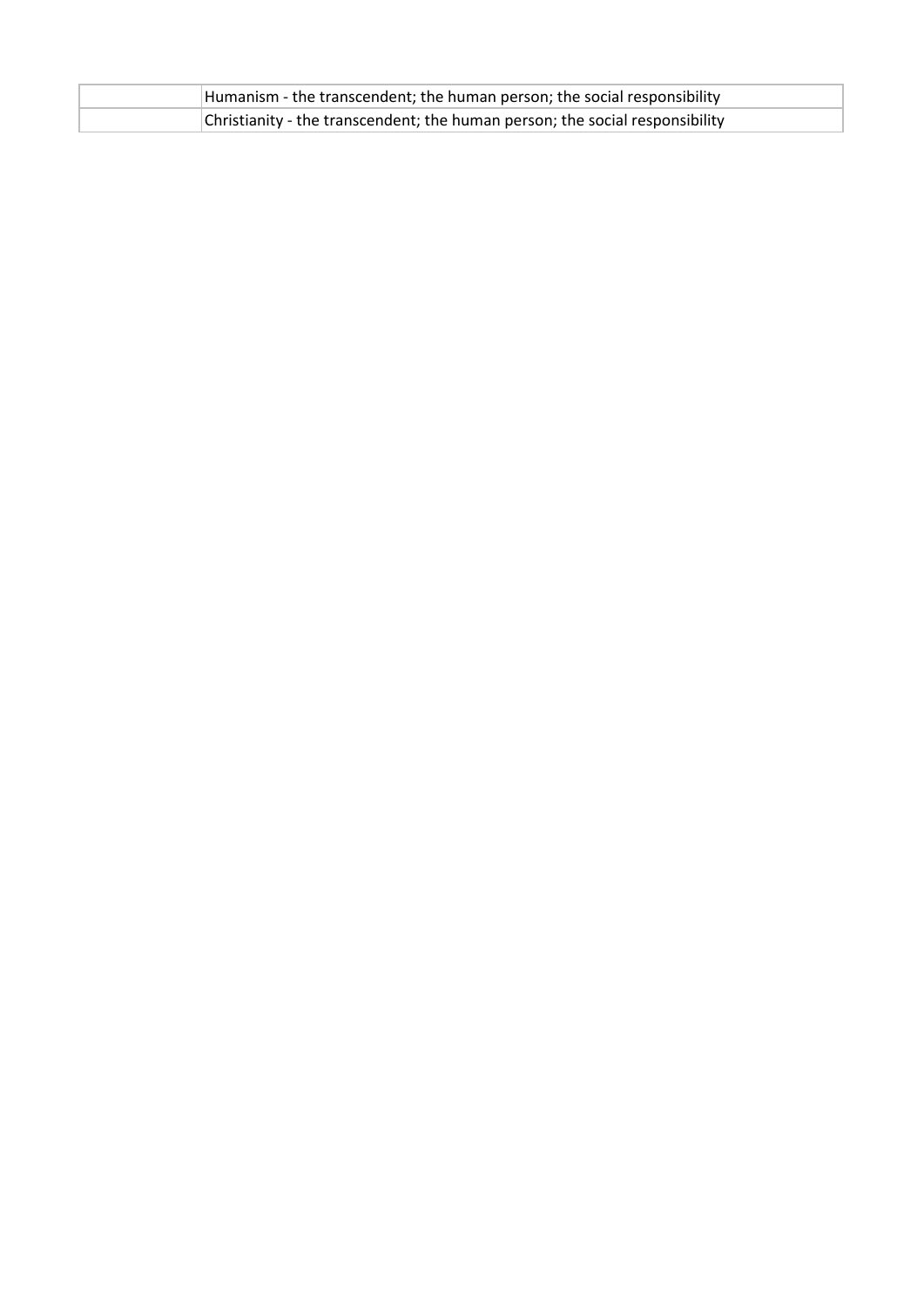| Unit 64 | <b>Cosmic Human Origins</b>                                                                                                                                                                                                                                                                                                                               |
|---------|-----------------------------------------------------------------------------------------------------------------------------------------------------------------------------------------------------------------------------------------------------------------------------------------------------------------------------------------------------------|
|         | Part 1: Understanding Genesis                                                                                                                                                                                                                                                                                                                             |
|         | Darwin argued that all living things originated from a common ancestor, that species<br>gradually change over time, and that as these species change they give rise to new species<br>by means of natural selection.                                                                                                                                      |
|         | During the nineteenth century, there was a range of reactions among Catholic theologians<br>and scientists to Darwin's theory.                                                                                                                                                                                                                            |
|         | The Church adopted a neutral stand on evolution and natural selection, which was finally<br>lifted in 1950 with the publication of Pope Pius XII's encyclical, Humani Generis, which<br>expressly recognised Darwin's 'doctrine' as a valid hypothesis.                                                                                                   |
|         | The Catholic Church acknowledges that the Big Bang theory and the unfolding of creation<br>through the process of evolution are valid scientific theories, but insists that the beginning<br>of the universe and the unfolding of creation over time follow God's divine plan, and that<br>God's creative activity is fulfilled with the coming of Jesus. |
|         | According to Genesis, God initiated creation - the Big Bang - through His Word and<br>according to His unique design, lovingly guiding the process through the mechanism of<br>evolution as creation unfolded.                                                                                                                                            |
|         | The Catholic Church does not deny the possibility that the human body evolved from pre-<br>existing creatures, but insists that, starting with Adam and Eve, God directly creates and<br>infuses a unique soul to every human being.                                                                                                                      |
|         | Part 2: Genesis in Context                                                                                                                                                                                                                                                                                                                                |
|         | The redactor of the first nine chapters of Genesis and his audience were profoundly<br>influenced by the defeat of Judah by enemy forces and their subsequent exile in Babylon.                                                                                                                                                                           |
|         | Scholars have identified four sources of the first five books of the Hebrew Bible. These<br>sources are called J, E, D and P.                                                                                                                                                                                                                             |
|         | The first eleven chapters of Genesis are attributed to the P and J sources.                                                                                                                                                                                                                                                                               |
|         | Collectively, the two accounts of creation narrated in Genesis constitute a pair of doublets,<br>separated by time and tradition, and therefore, there are significant differences between<br>the two narratives.                                                                                                                                         |
|         | The redactor retained both accounts of creation, placing them one after the other, with<br>the older version placed after the younger one, to paint a theological picture.                                                                                                                                                                                |
|         | Part 3: Genesis 1 and Enuma Elish                                                                                                                                                                                                                                                                                                                         |
|         | Any attempt to view Genesis 1-9 as a historical or scientific account of cosmic and human<br>origins and the great flood is not only mistaken, but is altogether anachronistic.                                                                                                                                                                           |
|         | The first creation story in Genesis resembles Enuma Elish in several ways.                                                                                                                                                                                                                                                                                |
|         | In the first creation story, the 'six generations of gods' of Enuma Elish are de-mythologised<br>into 'six days', and God creates through language, not violence.                                                                                                                                                                                         |
|         | To the ancient peoples who first heard the Genesis story, the biblical account would have<br>been subversive, because the story claims that the God of Israel is far superior to the<br>pantheon of gods among Israel's pagan neighbours.                                                                                                                 |
|         | Genesis 1 reflects an ancient worldview.                                                                                                                                                                                                                                                                                                                  |
|         | Part 4: Genesis 2 and Atrahasis Part One                                                                                                                                                                                                                                                                                                                  |
|         | A comparison of Genesis 2 and part one of the Epic of Atrahasis reveals that the biblical<br>text reveals profound and subversive theological truths.                                                                                                                                                                                                     |